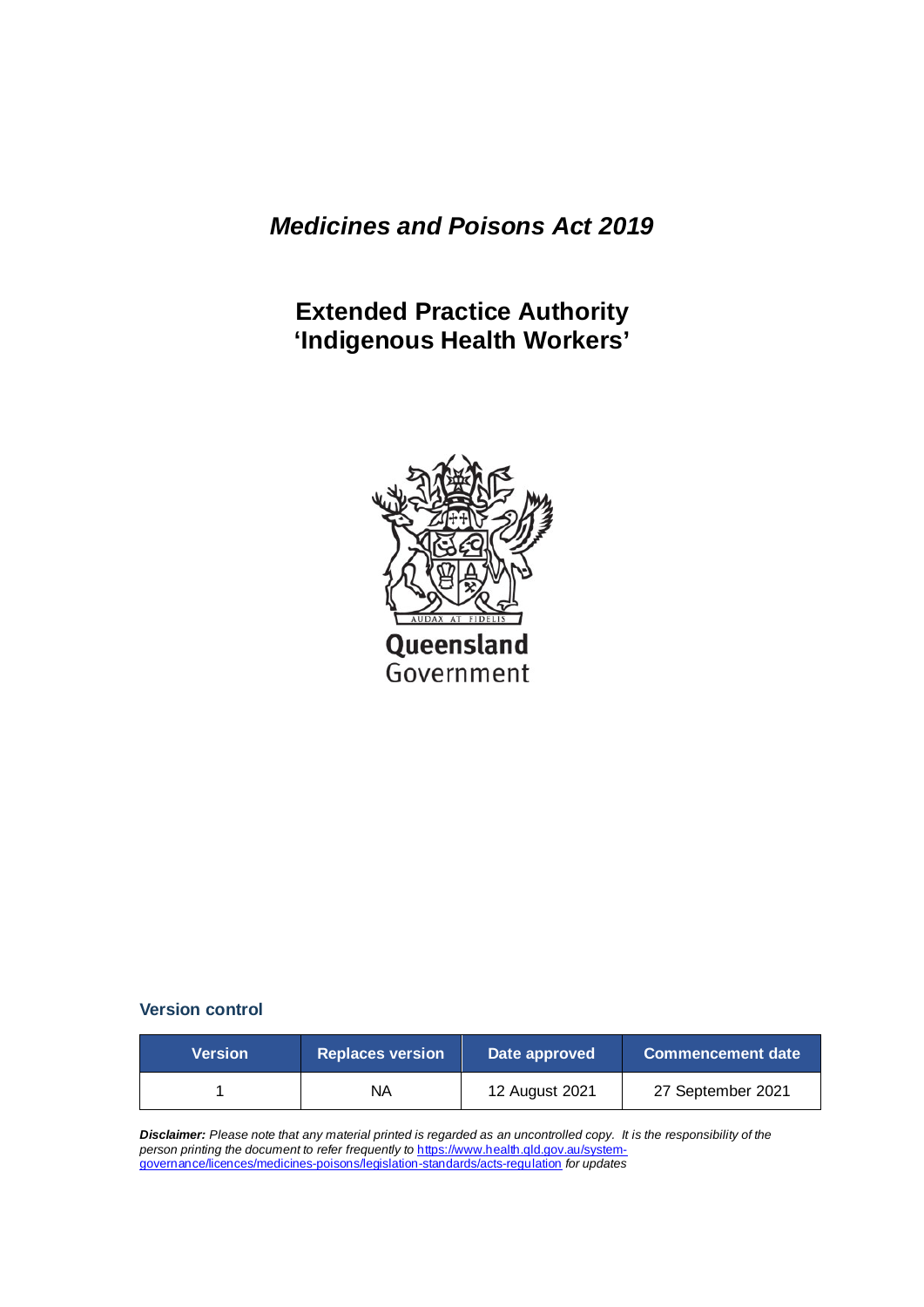## **Extended Practice Authority 'Indigenous Health Workers'**

This extended practice authority has been made by the Director General, Queensland Health under section 232 of the *Medicines and Poisons Act 2019*. It states the scope of the regulated activities with the regulated substances which an Indigenous Health Worker is authorised to carry out for the purposes described in the table under Schedule 3, Part 2 Division 2 the Medicines and Poisons (Medicines) Regulation 2021.

A term used in this EPA that is defined in the *Medicines and Poisons Act 2019* or the Medicines and Poisons (Medicines) Regulation 2021, has the meaning stated in the *Medicines and Poisons Act 2019* or Medicines and Poisons (Medicines) Regulation 2021.

### **1. Application**

This extended practice authority applies to an indigenous health worker practising in a hospital and health service in an isolated practice area.

*Indigenous health worker* means a person who:

- (a) holds a Diploma of Health Science ATSI Primary Health Care (Generalist) ASF 5 from a college of technical and further education or a certified equivalent qualification; and
- (b) has successfully completed the North Queensland Rural Health Training Unit Isolated Practice Course, or an equivalent course of training approved by the chief executive, for the accreditation of registered nurses for practice in an isolated practice area.

## **2. General Conditions**

The following general conditions apply to all indigenous health workers.

- 1. The indigenous health worker must ensure they have access to their applicable health management protocol, *Australian Immunisation Handbook [1](#page-1-0)* and current guidelines, manuals or protocols adopted or established by their employer when acting under this EPA.
- 2. The indigenous health worker must act in accordance with a current health management protocol that applies to the dealings of the indigenous health worker and that complies with the requirements specified in Appendix 1.
- 3. The indigenous health worker may not give a treatment dose of a monitored medicine.
- 4. Before administering or giving a treatment dose of a medicine, the indigenous health worker must be familiar with the contra-indication(s) and known side effects of the medicine and advise the patient accordingly.
- 5. For the administration of vaccines, the indigenous health worker must act in accordance with:
	- 5.1 the requirements for vaccine administration in the current online edition of the *Australian Immunisation Handbook* including for patient selection,

<span id="page-1-0"></span><sup>1</sup> For current on-line Australian Immunisation Handbook see <https://immunisationhandbook.health.gov.au/>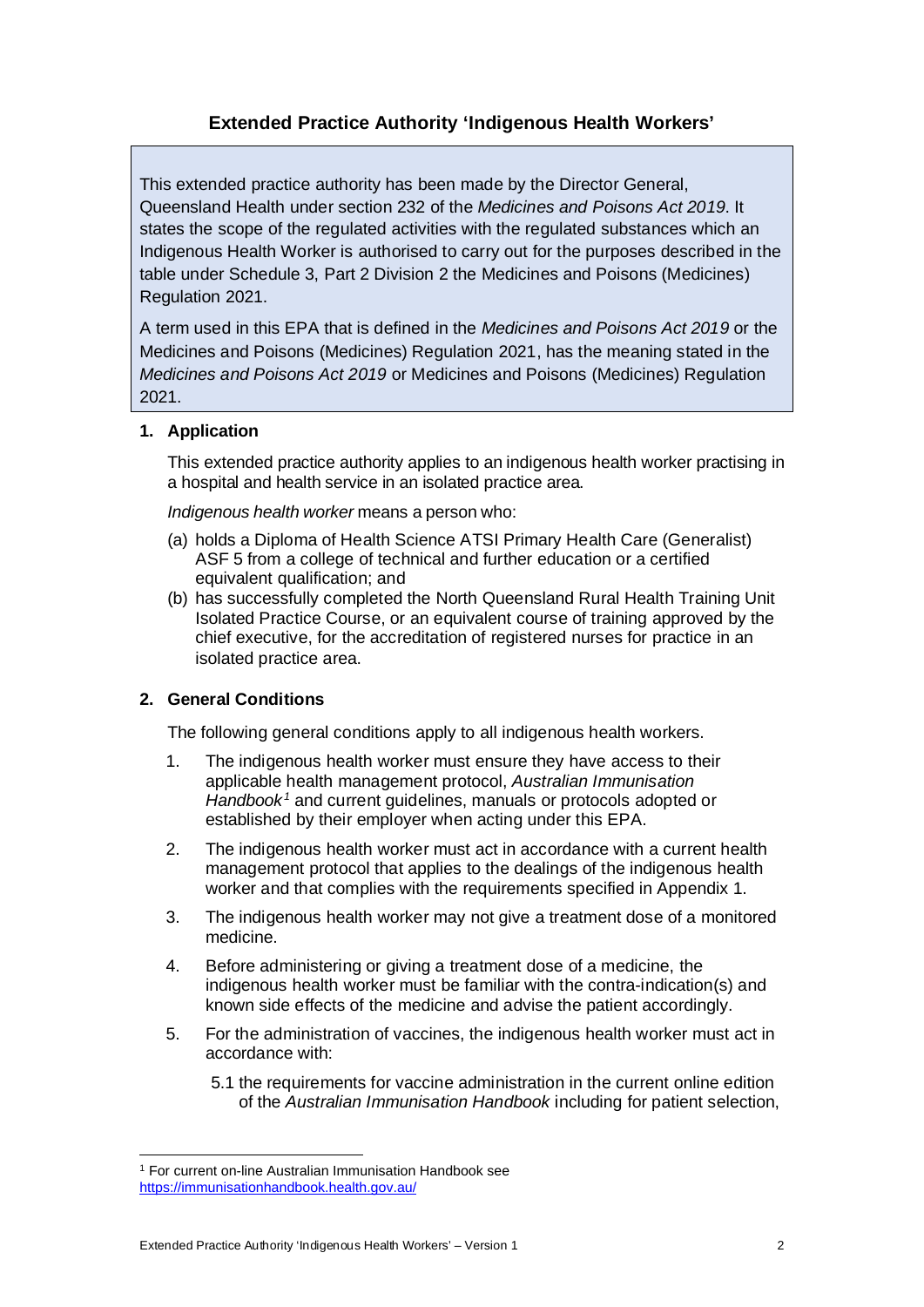patient consent, vaccine administration, documenting vaccination and follow up care; and

- 5.[2](#page-2-0) the current online edition of the Immunisation Schedule Queensland<sup>2</sup>.
- 6. Before vaccines are administered, the indigenous health worker must ensure the equipment and procedures detailed in the current online edition of the *Australian Immunisation Handbook* are in place.
- 7. When vaccines are in the possession of the indigenous health worker, the indigenous health worker must ensure that the storage and transport of vaccines is in accordance with the *National vaccine storage guidelines: Strive for 5 [3](#page-2-1)* .
- 8. An indigenous health worker who administers a vaccine must ensure:
	- 8.1 the vaccination is recorded on the [Australian Immunisation Register](https://www.servicesaustralia.gov.au/individuals/services/medicare/australian-immunisation-register) as soon as practicable and ideally at the time of vaccination; and
	- 8.2 any adverse events occurring following immunisation is notified to the prescriber who authorised the administration<sup>[4](#page-2-2)</sup>.
- 9. If [Consumer Medicine Information](https://www.tga.gov.au/consumer-medicines-information-cmi) (CMI)<sup>[5](#page-2-3)</sup> is available for a particular medicine, the indigenous health worker must, where reasonably practicable, offer the information to each person to whom the indigenous health worker administers or gives a treatment dose of the medicine.

#### **3. Authority for indigenous health worker**

An indigenous health worker may administer or give a treatment dose of a medicine listed in Appendix 2 or Appendix 3, column 1:

- a) if the medicine is NOT marked with an asterisk (\*), on the prescription of a medical practitioner, nurse practitioner or physician's assistant; and
- b) if the medicine is marked with an asterisk (\*); with or without a prescription; and
- c) by or for a route of administration for the medicine stated in Appendix 2 or 3, column 2; and
- d) in accordance with the conditions for the medicine stated in Appendix 2 or 3, column 3 (if any); and
- e) in accordance with a current health management protocol that meets the requirements in Appendix 1; and

Note. A prescription may be an oral prescription given during consultation with a prescriber or a written prescription.

### **4. Indigenous health worker (sexual health authorisation)**

An indigenous health worker who has completed the North Queensland Workforce Unit – Course in sexual health for indigenous healthworkers<sup>[6](#page-2-4)</sup> may only administer or supply a medicine listed in Appendix 4, column 1:

<span id="page-2-1"></span><sup>3</sup> For National vaccine storage guidelines: Strive for 5 see

<span id="page-2-0"></span><sup>2</sup> See [https://www.health.qld.gov.au/clinical-practice/guidelines-procedures/diseases](https://www.health.qld.gov.au/clinical-practice/guidelines-procedures/diseases-infection/immunisation/schedule)[infection/immunisation/schedule](https://www.health.qld.gov.au/clinical-practice/guidelines-procedures/diseases-infection/immunisation/schedule)

<https://www.health.gov.au/resources/publications/national-vaccine-storage-guidelines-strive-for-5> <sup>4</sup> For Adverse Event Following Immunisation (AEFI) form see

<span id="page-2-2"></span>https://www.health.qld.gov.au/ data/assets/pdf file/0033/442968/aefi-reporting-form.pdf

<span id="page-2-3"></span><sup>5</sup> Consumer Medicines Information is a leaflet that contains information on the safe and effective use of a prescription medicine, as well as some non-prescription medicines – see <https://www.tga.gov.au/consumer-medicines-information-cmi>

<span id="page-2-4"></span><sup>&</sup>lt;sup>6</sup> The North Queensland Workforce Unit - Course in sexual health for indigenous healthworkers is the certified equivalent qualification for an indigenous health worker (sexual health authorisation).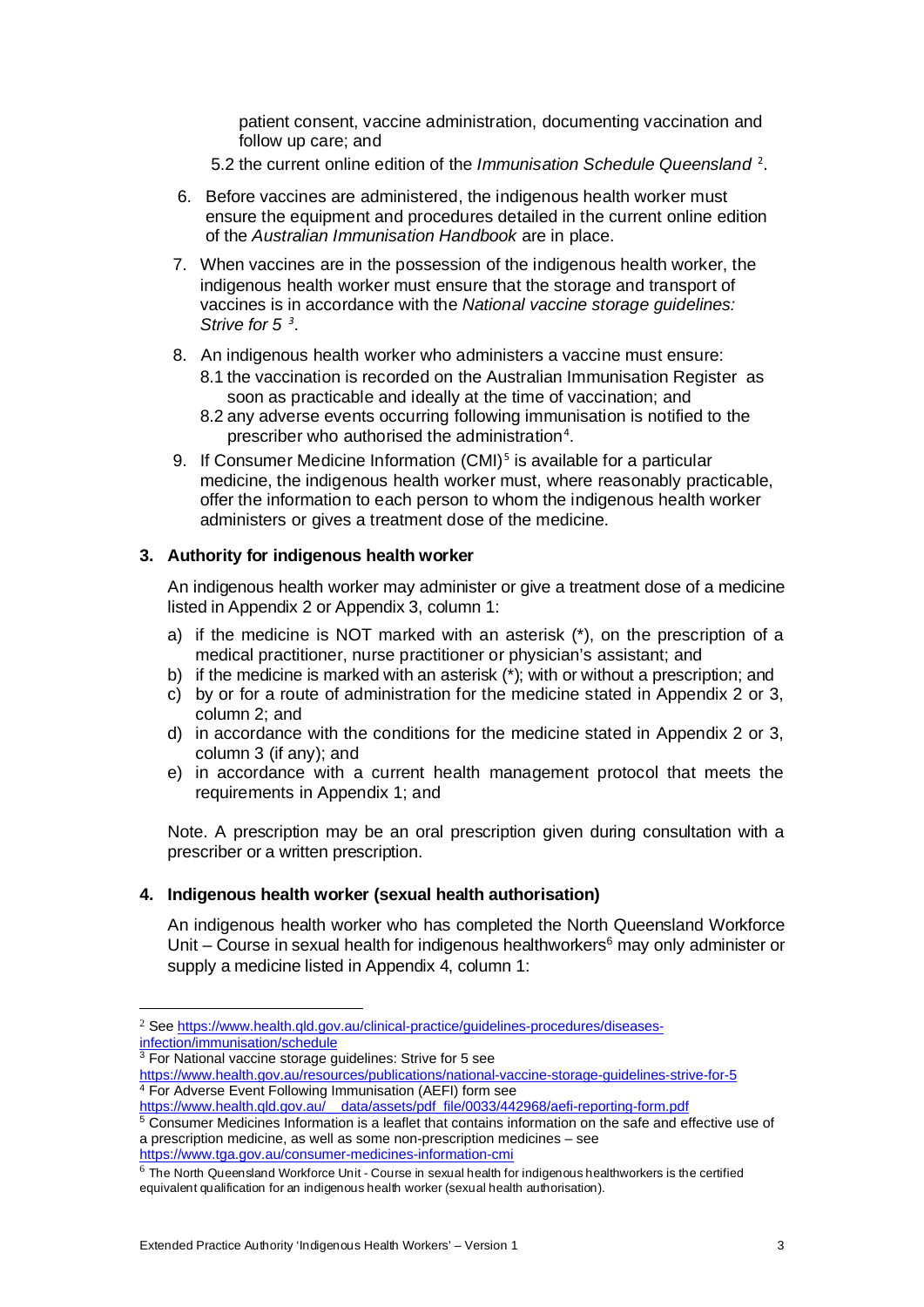- a) if the medicine is NOT marked with an asterisk (\*), on the prescription of a medical practitioner, nurse practitioner or physician's assistant; and
- b) if the medicine is marked with an asterisk (\*); with or without a prescription; and
- c) by or for a route of administration for the medicine stated in Appendix 2 or 3, column 2; and
- d) by or for a route of administration for the medicine stated in Appendix 4, column 2; and
- e) subject to the conditions for the medicine stated in Appendix 4, column 3 (if any); and
- f) in accordance with a health management protocol that meets the requirements in Appendix 1.

Note. A prescription may be an oral prescription given during consultation with a prescriber or a written prescription.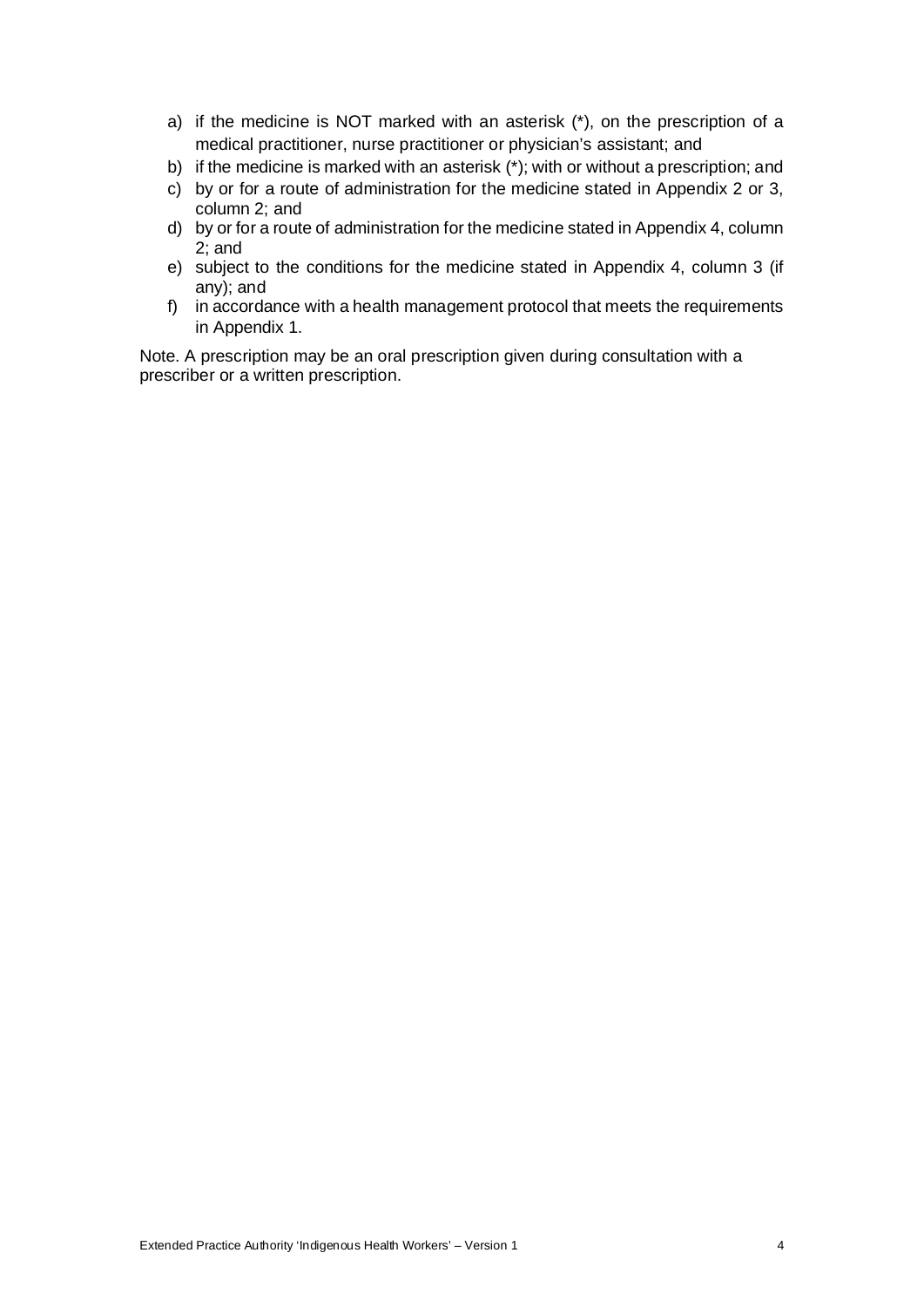## **Appendix 1. Requirements for health management protocols**

- 1. A health management protocol is a document approved and dated by the chief executive of a Hospital and Health Service or the Chief Executive Officer of a non-Queensland Health which details the clinical use of medicines that may be administered or given as a treatment dose under this EPA for patients of the indigenous health worker.
- 2. A health management protocol must have been reviewed and endorsed by an inter-disciplinary health team comprising, at a minimum, a medical practitioner, a registered nurse and a pharmacist, and may include other identified professional personnel (an *inter-disciplinary team*).
- 3. A health management protocol must include the following:
	- a) The procedures for clinical assessment, management, and follow up of patients, including the recommended medicine for the relevant clinical problem.
	- b) For each medicine in the health management protocol:
		- i. a clinical indication or time when medical referral/consultation must occur for that condition:
		- ii. the name, form and strength of the medicine and the condition/situation for which it is intended and any contraindications to the use of the medicine;
		- iii. the recommended dose of the medicine, the frequency of administration (including rate where applicable) and the route of administration of the medicine;
		- iv. for a medicine to be administered, the maximum dose of a medicine that may be administered or duration of administration without a prescription from an authorised prescriber;
		- v. for a medicine to be given as a treatment dose without a prescription, the maximum quantity of a medicine that may be given;
		- vi. the type of equipment and management procedures required for management of an emergency associated with the use of the medicine;
		- vii. when to refer to a higher level of care for intervention or follow-up.
- 4. A health management protocol for giving a treatment dose of a medicine in Appendix 3 must include the process for clinical assessment, management, and follow up.
- 5. A clinical guideline developed by another entity's inter-disciplinary team, such as the *Primary Clinical Care Manual (PCCM)[7](#page-4-0),* may be approved as a health management protocol if it is endorsed by an inter-disciplinary team.
- 6. A health management protocol is *current* when it has been approved by the chief executive of a Hospital and Health Service or the Chief Executive Officer of a non-Queensland Health employing organisation within two (2) years of the day an indigenous health worker acts in accordance with the health management protocol unless the current on-line edition of the PCCM has been endorsed and approved as the health management protocol for the service.
- 7. If the PCCM is adopted as the health management protocol, the health management protocol is *current* when it has been approved by the chief executive of a Hospital and Health Service or the Chief Executive Officer of a non-Queensland Health employing organisation within three (3) years of the day an indigenous health worker acts in accordance with the health management protocol.

<span id="page-4-0"></span><sup>&</sup>lt;sup>7</sup> Primary Care Clinical Manual available at **https://www.publications.qld.gov.au/dataset/primary-clinical-care-manual-**[10th-edition/resource/9ee849ab-ba4a-49d8-a582-dfa30f1d8a96](https://www.publications.qld.gov.au/dataset/primary-clinical-care-manual-10th-edition/resource/9ee849ab-ba4a-49d8-a582-dfa30f1d8a96)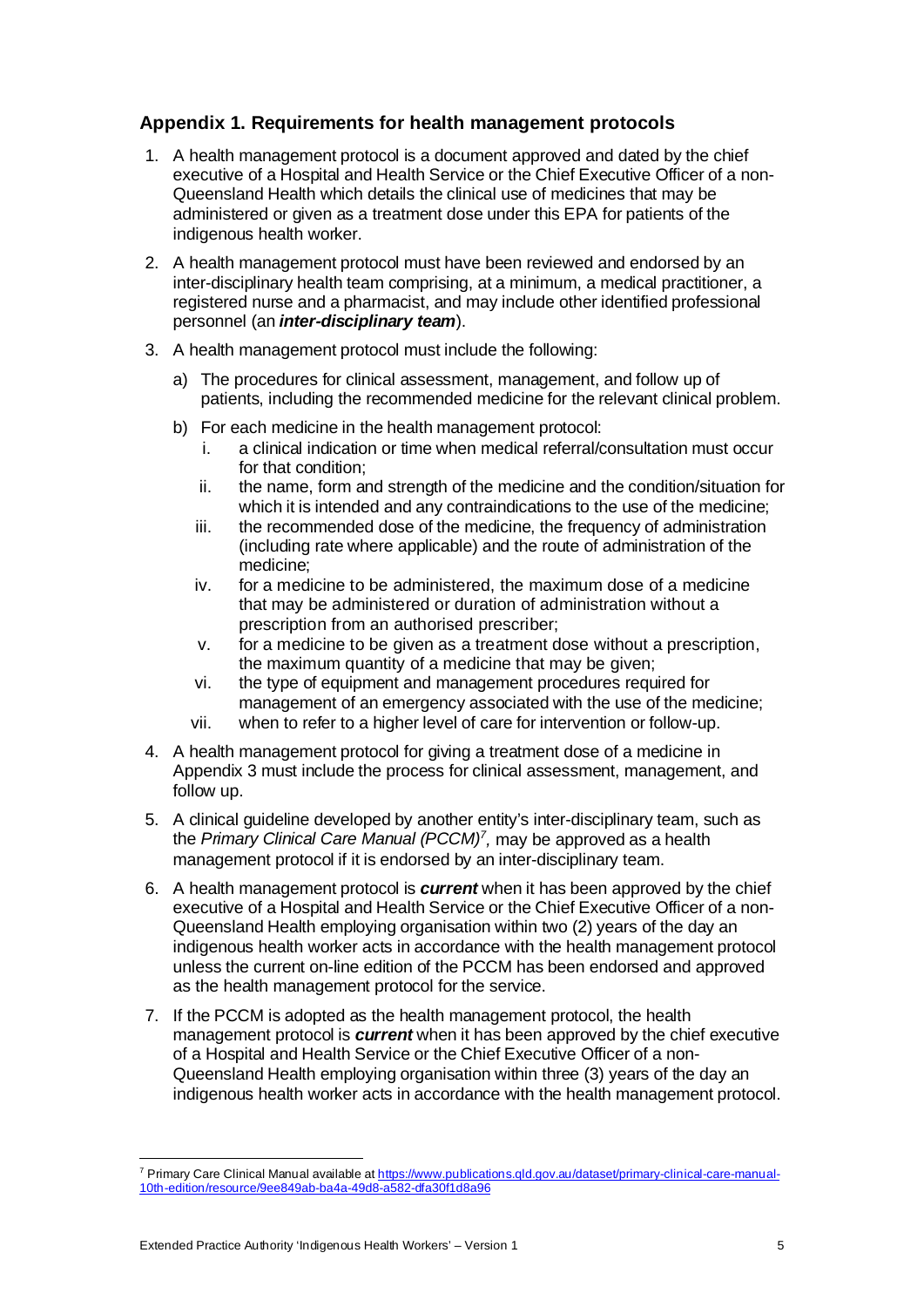## **Appendix 2. Acute care medicines**

**Note 1.** Administration or giving a treatment dose of these medicines must **only** occur on the prescription of a medical practitioner, nurse practitioner or physician's assistant except for the substances marked with an asterisk (\*).

**Note 2.** For a medicine that is a prepacked liquid, cream, ointment or aerosol that is being given on a prescription—the quantity supplied must be sufficient to provide treatment for the prescribed duration, to the nearest whole manufacturer's pack.

| <u>Uchcaale o McGichics. Opiola Analycsics - Acate pain management</u> |                                              |                                                |  |
|------------------------------------------------------------------------|----------------------------------------------|------------------------------------------------|--|
| <b>Scheduled substance</b>                                             | <b>Approved route</b><br>of administration   | <b>Restrictions/Conditions</b>                 |  |
| Morphine hydrochloride                                                 | Intramuscular<br>Subcutaneous                | Adult only.<br>May not be given as a treatment |  |
| Morphine sulfate<br>pentahydrate                                       | Intramuscular<br>Subcutaneous                | dose.                                          |  |
| Fentanyl                                                               | Intramuscular<br>Intravenous<br>Subcutaneous |                                                |  |
| Oxycodone                                                              | Oral                                         |                                                |  |

| <b>Analgesics and Antipyretics</b> |                                            |                                                                                                                                     |
|------------------------------------|--------------------------------------------|-------------------------------------------------------------------------------------------------------------------------------------|
| <b>Scheduled substance</b>         | <b>Approved route</b><br>of administration | <b>Restrictions/Conditions</b>                                                                                                      |
| Aspirin*                           | Oral                                       | Adult only.                                                                                                                         |
|                                    |                                            | When giving a treatment dose, may<br>only give the smallest available<br>manufacturer's pack.                                       |
| Ibuprofen*                         | Oral                                       | When giving a treatment dose, may<br>only give the smallest available<br>manufacturer's pack.                                       |
| Ketorolac trometamol               | Intramuscular                              | Adult only. Single dose up to 30 mg.                                                                                                |
| Methoxyflurane                     | Inhalation                                 | Adult and child 6 years or older: 3<br>mL may be repeated after 20<br>minutes to a maximum of 6 mL<br>Patient must self-administer. |
| Nitrous oxide 50% / oxygen<br>50%  | Inhalation                                 | Patient must self-administer.                                                                                                       |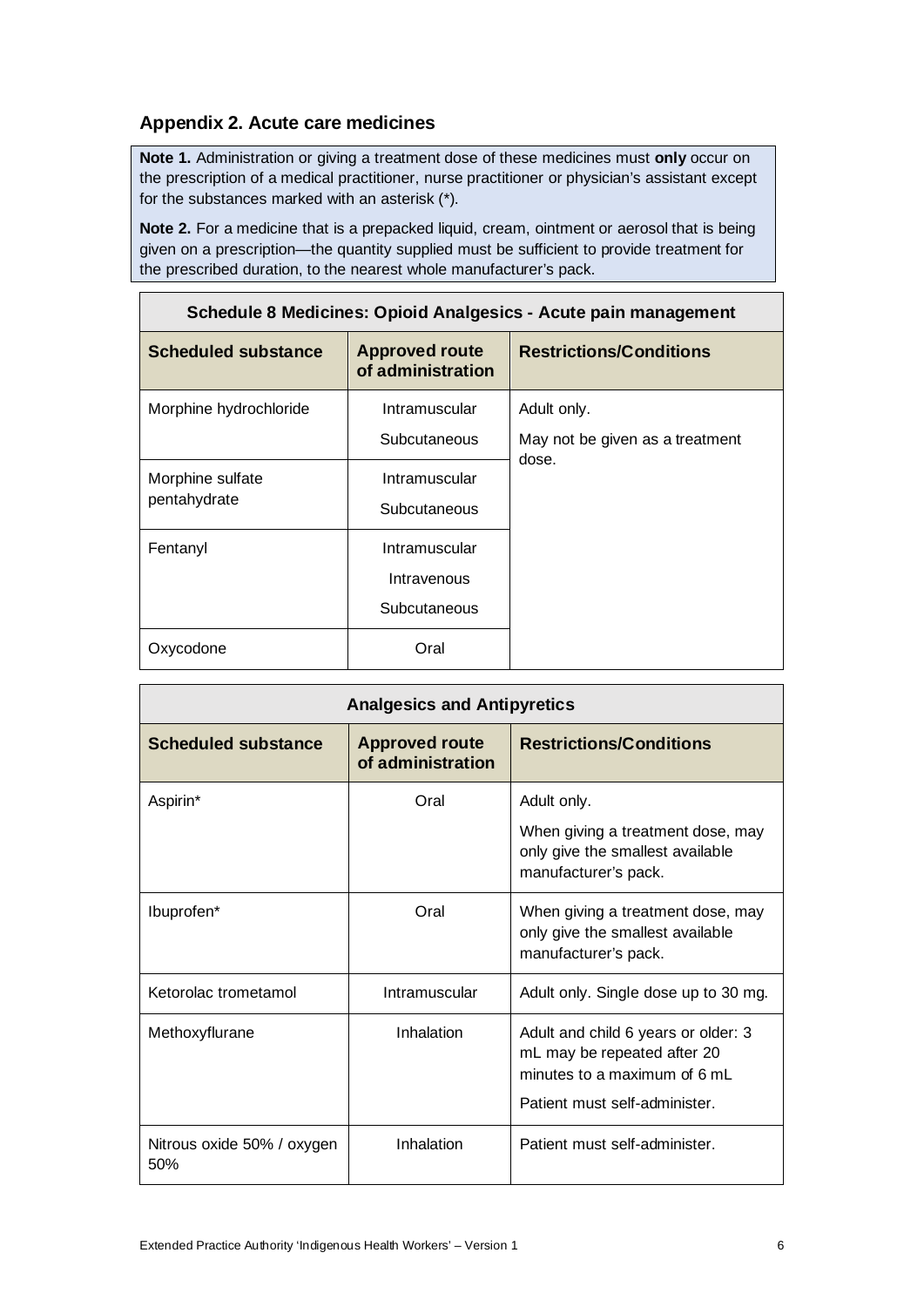| <b>Analgesics and Antipyretics</b> |                                            |                                                                                                                                                            |
|------------------------------------|--------------------------------------------|------------------------------------------------------------------------------------------------------------------------------------------------------------|
| <b>Scheduled substance</b>         | <b>Approved route</b><br>of administration | <b>Restrictions/Conditions</b>                                                                                                                             |
| Paracetamol*                       | Oral<br>Rectal                             | For rectal route, may administer a<br>single dose then must contact<br>medical practitioner or nurse<br>practitioner.<br>When giving a treatment dose, may |
|                                    |                                            | only give the smallest available<br>manufacturer's pack.                                                                                                   |

| Antibiotics and other Anti-infective agents (Oral) |                                            |                                                                                       |
|----------------------------------------------------|--------------------------------------------|---------------------------------------------------------------------------------------|
| <b>Scheduled substance</b>                         | <b>Approved route of</b><br>administration | <b>Restrictions/Conditions</b>                                                        |
| Amoxicillin                                        | Oral                                       |                                                                                       |
| Amoxicillin/clavulanic acid                        | Oral                                       |                                                                                       |
| Azithromycin                                       | Oral                                       |                                                                                       |
| Cefaclor                                           | Oral                                       | Child only.                                                                           |
| Cefuroxime                                         | Oral                                       | Adult only.                                                                           |
| Cefalexin                                          | Oral                                       |                                                                                       |
| Ciprofloxacin                                      | Oral                                       |                                                                                       |
| Clindamycin                                        | Oral                                       |                                                                                       |
| <b>Dicloxacillin</b>                               | Oral                                       |                                                                                       |
| Doxycycline                                        | Oral                                       |                                                                                       |
| Erythromycin                                       | Oral                                       |                                                                                       |
| Flucloxacillin                                     | Oral                                       |                                                                                       |
| <i><u><b>Ivermectin</b></u></i>                    | Oral                                       | Prescription must be given by a<br><b>Specialist Infectious Diseases</b><br>Physician |
| Metronidazole                                      | Oral                                       |                                                                                       |
| Nitrofurantoin                                     | Oral                                       |                                                                                       |
| Phenoxymethylpenicillin                            | Oral                                       |                                                                                       |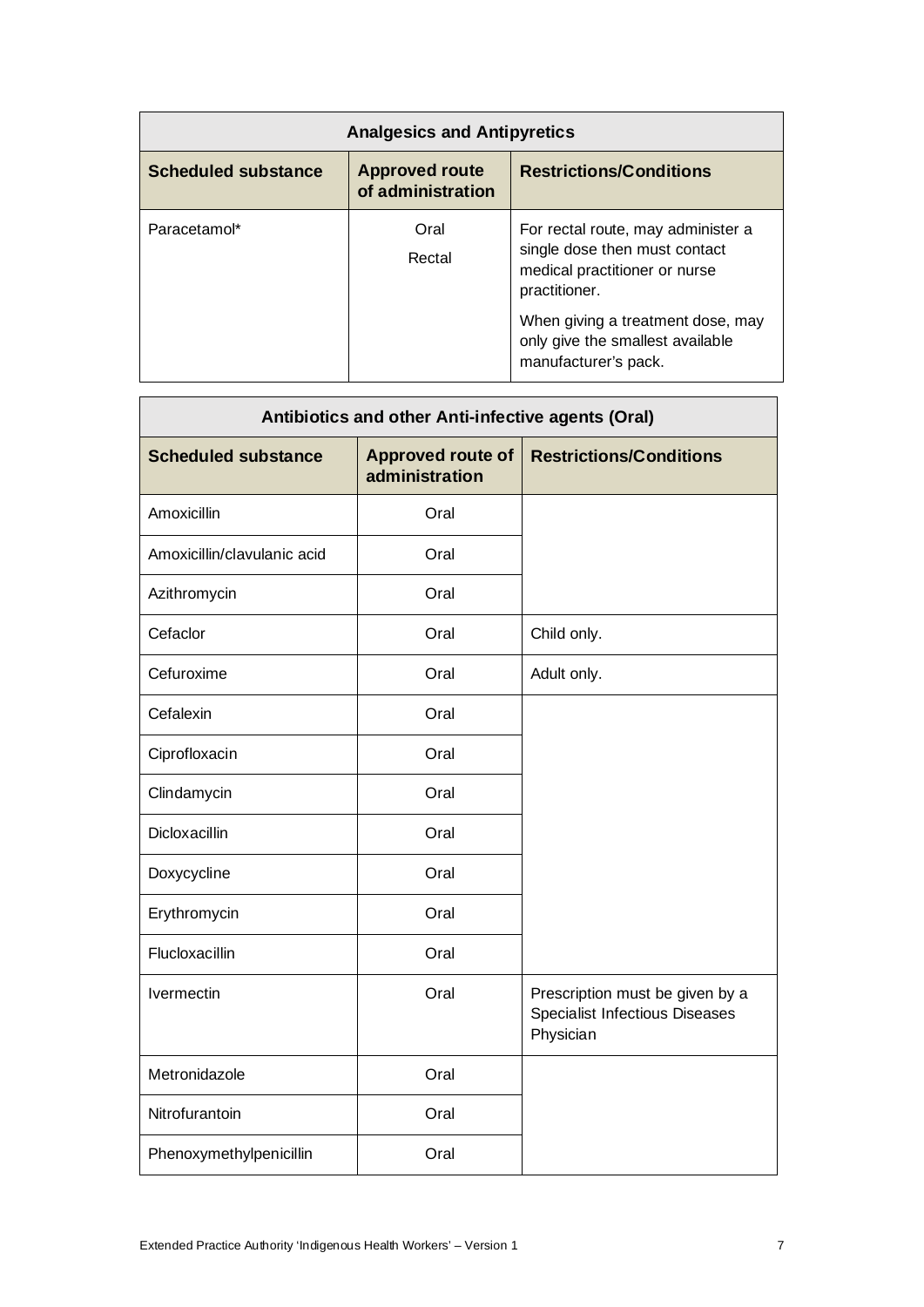| Roxithromycin                     | Oral |  |
|-----------------------------------|------|--|
| Tinidazole                        | Oral |  |
| Trimethoprim                      | Oral |  |
| Trimethoprim/<br>sulfamethoxazole | Oral |  |
| Valaciclovir                      | Oral |  |

| <b>Antibiotics (Parenteral)</b>         |                                              |                                                                                                         |
|-----------------------------------------|----------------------------------------------|---------------------------------------------------------------------------------------------------------|
| <b>Scheduled substance</b>              | <b>Approved route</b><br>of administration   | <b>Restrictions/Conditions</b>                                                                          |
| Amoxicillin                             | Intramuscular<br>Intravenous                 |                                                                                                         |
| Ampicillin                              | Intramuscular<br>Intravenous                 |                                                                                                         |
| Benzathine penicillin<br>(Bicillin L-A) | Intramuscular                                |                                                                                                         |
| Benzylpenicillin                        | Intramuscular<br>Intravenous                 |                                                                                                         |
| Cefotaxime                              | Intramuscular<br>Intravenous<br>Intraosseous | Maximum 2 g.                                                                                            |
| Ceftriaxone                             | Intramuscular<br>Intravenous<br>Intraosseous | Intramuscular to be given<br>reconstituted with 1% Lidocaine<br>(lignocaine) injection.<br>Maximum 2 g. |
| Cefazolin                               | Intravenous<br>Intraosseous                  |                                                                                                         |
| Flucloxacillin                          | Intramuscular<br>Intravenous<br>Intraosseous |                                                                                                         |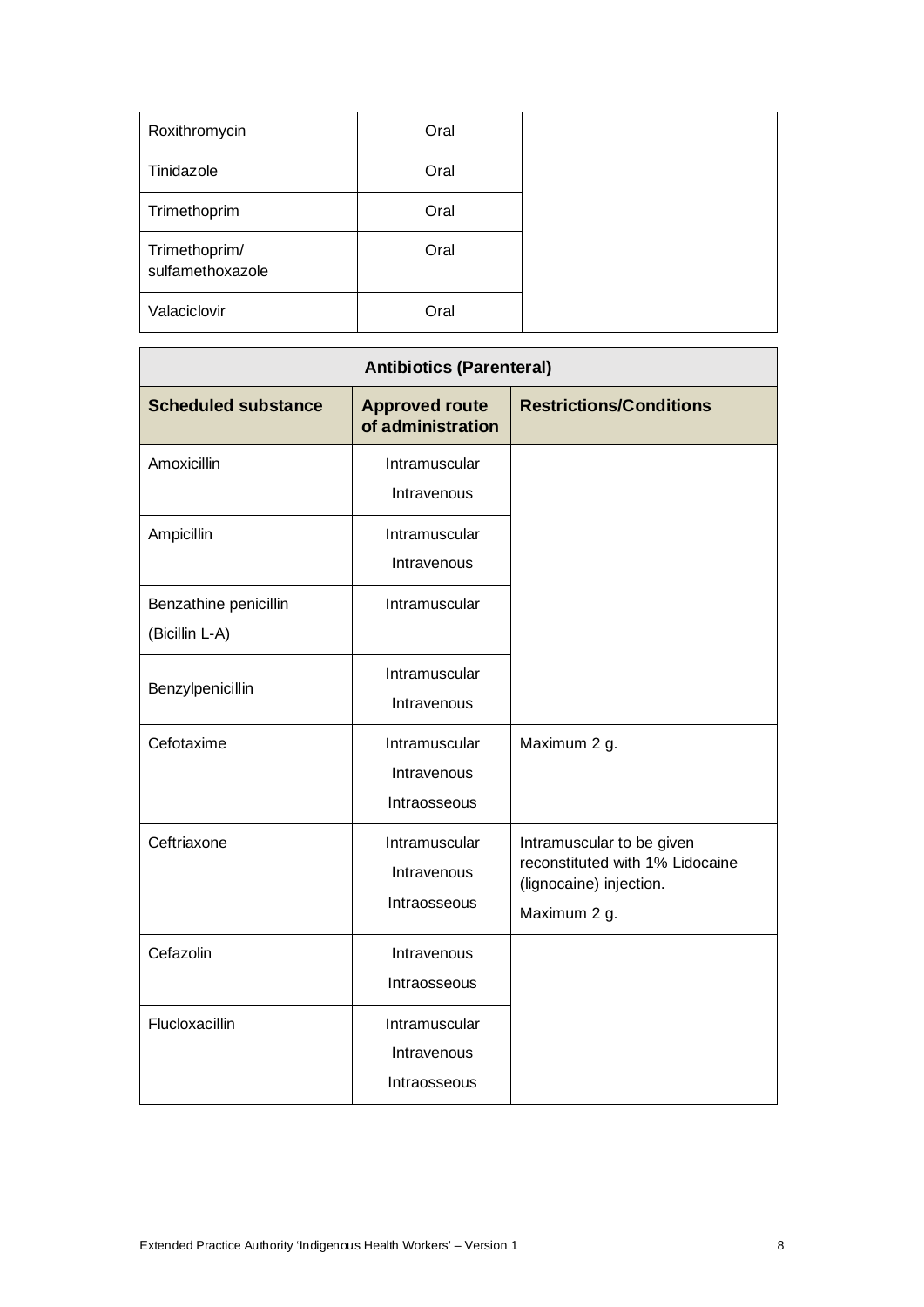| <b>Antibiotics (Parenteral)</b>                    |                                              |                                |
|----------------------------------------------------|----------------------------------------------|--------------------------------|
| <b>Scheduled substance</b>                         | <b>Approved route</b><br>of administration   | <b>Restrictions/Conditions</b> |
| Gentamicin                                         | Intramuscular<br>Intravenous<br>Intraosseous |                                |
| Lincomycin                                         | Intramuscular<br>Intravenous                 |                                |
| Procaine benzylpenicillin<br>(procaine penicillin) | Intramuscular                                |                                |
| Teicoplanin                                        | Intramuscular                                |                                |
| Vancomycin                                         | Intravenous<br>Intraosseous                  |                                |

| <b>Antibiotic Adjuncts</b> |                                            |                                |
|----------------------------|--------------------------------------------|--------------------------------|
| <b>Scheduled substance</b> | <b>Approved route</b><br>of administration | <b>Restrictions/Conditions</b> |
| Dexamethasone              | Intravenous                                |                                |
| Probenecid                 | Oral                                       |                                |

| <b>Antibiotics and other Anti-infectives (Topical)</b> |                                            |                                                                                                        |
|--------------------------------------------------------|--------------------------------------------|--------------------------------------------------------------------------------------------------------|
| <b>Scheduled substance</b>                             | <b>Approved route</b><br>of administration | <b>Restrictions/Conditions</b>                                                                         |
| Chloramphenicol<br>(eye drops/eye ointment)            | Topical to eye                             |                                                                                                        |
| Ciprofloxacin (ear drops)                              | Otic                                       | Must provide directions to the<br>patient to self- administer the<br>medicine for a maximum of 9 days. |
|                                                        |                                            | For use in patients over one month<br>old.                                                             |
| Clindamycin 2%                                         | Intravaginal                               | Must provide directions to the<br>patient to self- administer the<br>medicine for a maximum of 7 days. |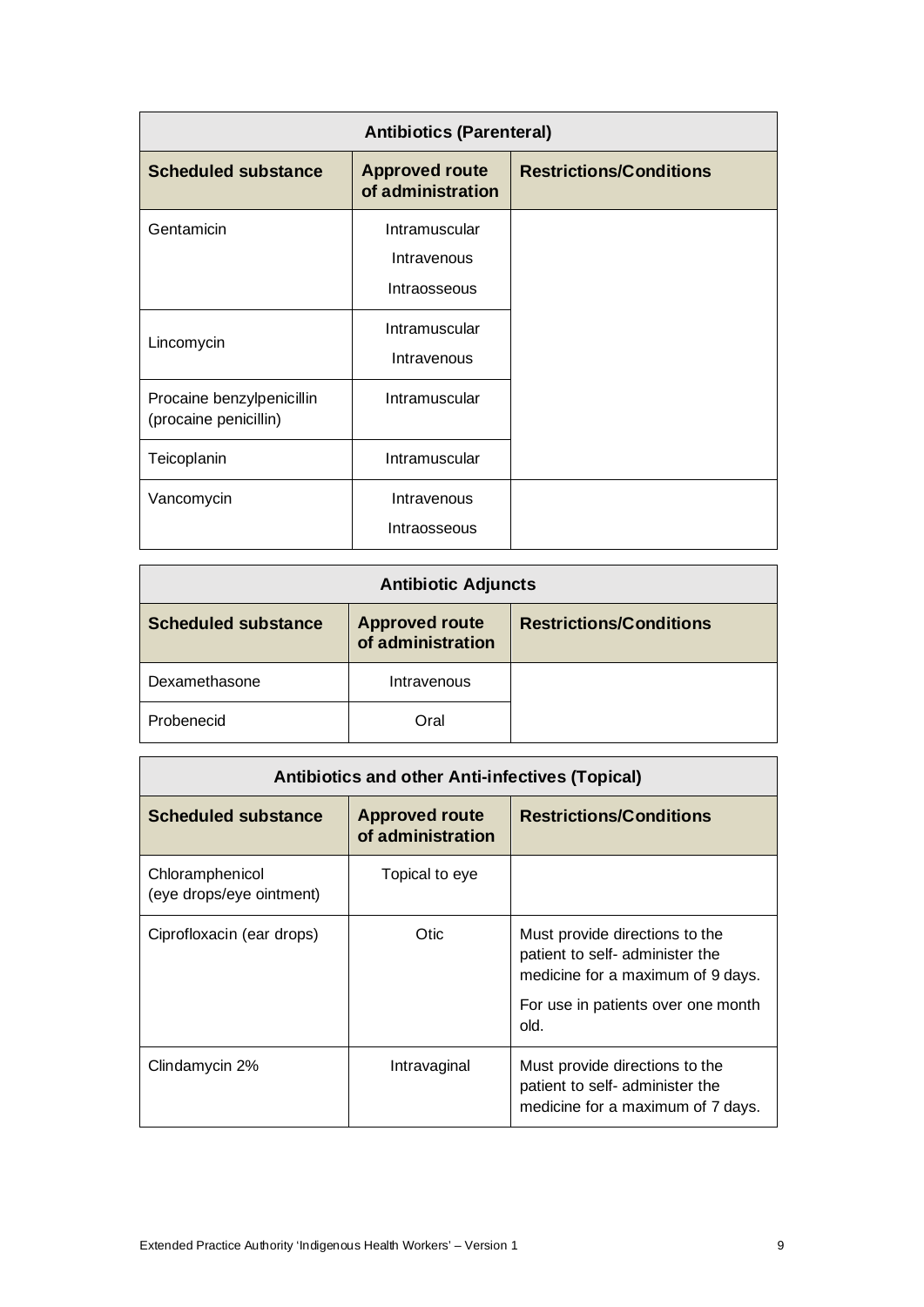| <b>Antibiotics and other Anti-infectives (Topical)</b>                                      |                                            |                                                                                                                                                            |
|---------------------------------------------------------------------------------------------|--------------------------------------------|------------------------------------------------------------------------------------------------------------------------------------------------------------|
| <b>Scheduled substance</b>                                                                  | <b>Approved route</b><br>of administration | <b>Restrictions/Conditions</b>                                                                                                                             |
| Clotrimazole*                                                                               | <b>Topical</b>                             | When giving a treatment dose, may<br>only give the smallest available<br>manufacturer's pack.                                                              |
| Clotrimazole                                                                                | Intravaginal                               | Must provide directions to the<br>patient to self- administer the<br>medicine for a maximum of 7 days.                                                     |
| Dexamethasone 0.5 mg /<br>framycetin sulfate 5 mg /<br>gramicidin 0.05 mg/mL<br>(ear drops) | Otic                                       |                                                                                                                                                            |
| Flumetasone pivalate<br>0.02%/ clioquinol 1% (ear<br>drops)                                 | Otic                                       |                                                                                                                                                            |
| Ketoconazole shampoo*                                                                       | <b>Topical</b>                             | When giving a treatment dose, may<br>only give the smallest available<br>manufacturer's pack.                                                              |
| Miconazole*                                                                                 | <b>Topical</b>                             | For tinea, cutaneous candidiasis<br>and oral thrush only.<br>When giving a treatment dose, may<br>only give the smallest available<br>manufacturer's pack. |
| Miconazole                                                                                  | Intravaginal                               | Administer one dose and supply<br>one full course.                                                                                                         |
| Mupirocin (cream)                                                                           | <b>Topical</b>                             | Administer one dose and supply<br>one full course.                                                                                                         |
| Nystatin* (oral drops for<br>topical use)                                                   | <b>Topical</b>                             | When giving a treatment dose, may<br>only give the smallest available<br>manufacturer's pack.                                                              |
| Podophyllotoxin                                                                             | <b>Topical</b>                             | When giving a treatment dose, may<br>give a maximum of 6 weeks supply.                                                                                     |
| Silver sulfadiazine 1%<br>(cream)                                                           | <b>Topical</b>                             |                                                                                                                                                            |
| Triamcinolone compound<br>(ointment)                                                        | Otic                                       |                                                                                                                                                            |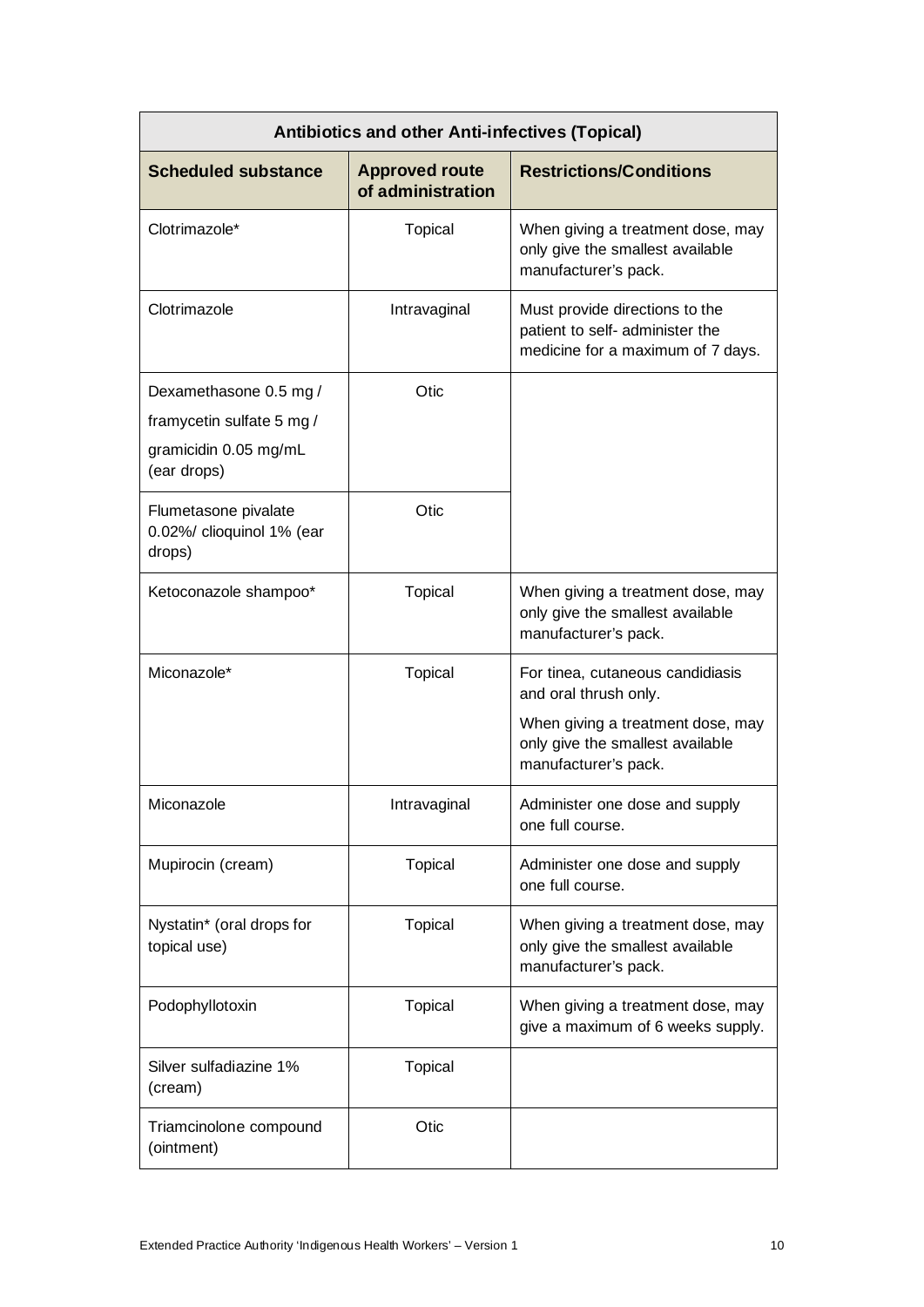| <b>Antibiotics and other Anti-infectives (Topical)</b> |                                            |                                                                                                                               |
|--------------------------------------------------------|--------------------------------------------|-------------------------------------------------------------------------------------------------------------------------------|
| <b>Scheduled substance</b>                             | <b>Approved route</b><br>of administration | <b>Restrictions/Conditions</b>                                                                                                |
| Terbinafine*                                           | Topical                                    | For tinea and ringworm only.<br>When giving a treatment dose, may<br>only give the smallest available<br>manufacturer's pack. |

| Antidotes, Adrenaline and other Reversal Agents<br>(Agents to treat adverse effects) |                                              |                                                                                                                                                                                        |
|--------------------------------------------------------------------------------------|----------------------------------------------|----------------------------------------------------------------------------------------------------------------------------------------------------------------------------------------|
| <b>Scheduled substance</b>                                                           | <b>Approved route</b><br>of administration   | <b>Restrictions/Conditions</b>                                                                                                                                                         |
| Adrenaline (epinephrine)*                                                            | Intramuscular                                | Administer up to two doses then<br>must contact a medical practitioner<br>or nurse practitioner.                                                                                       |
| Benzatropine                                                                         | Intramuscular<br>Oral                        |                                                                                                                                                                                        |
| Flumazenil                                                                           | Intravenous                                  |                                                                                                                                                                                        |
| Glucagon*                                                                            | Intramuscular<br>Subcutaneous                | Administer one dose then must<br>contact a medical practitioner or<br>nurse practitioner.                                                                                              |
| Hydrocortisone                                                                       | Intramuscular<br>Intravenous                 |                                                                                                                                                                                        |
| Naloxone*                                                                            | Subcutaneous<br>Intravenous<br>Intramuscular | Administer one dose then must<br>contact a medical practitioner or<br>nurse practitioner.<br>If neonatal resuscitation, must<br>contact medical practitioner or nurse<br>practitioner. |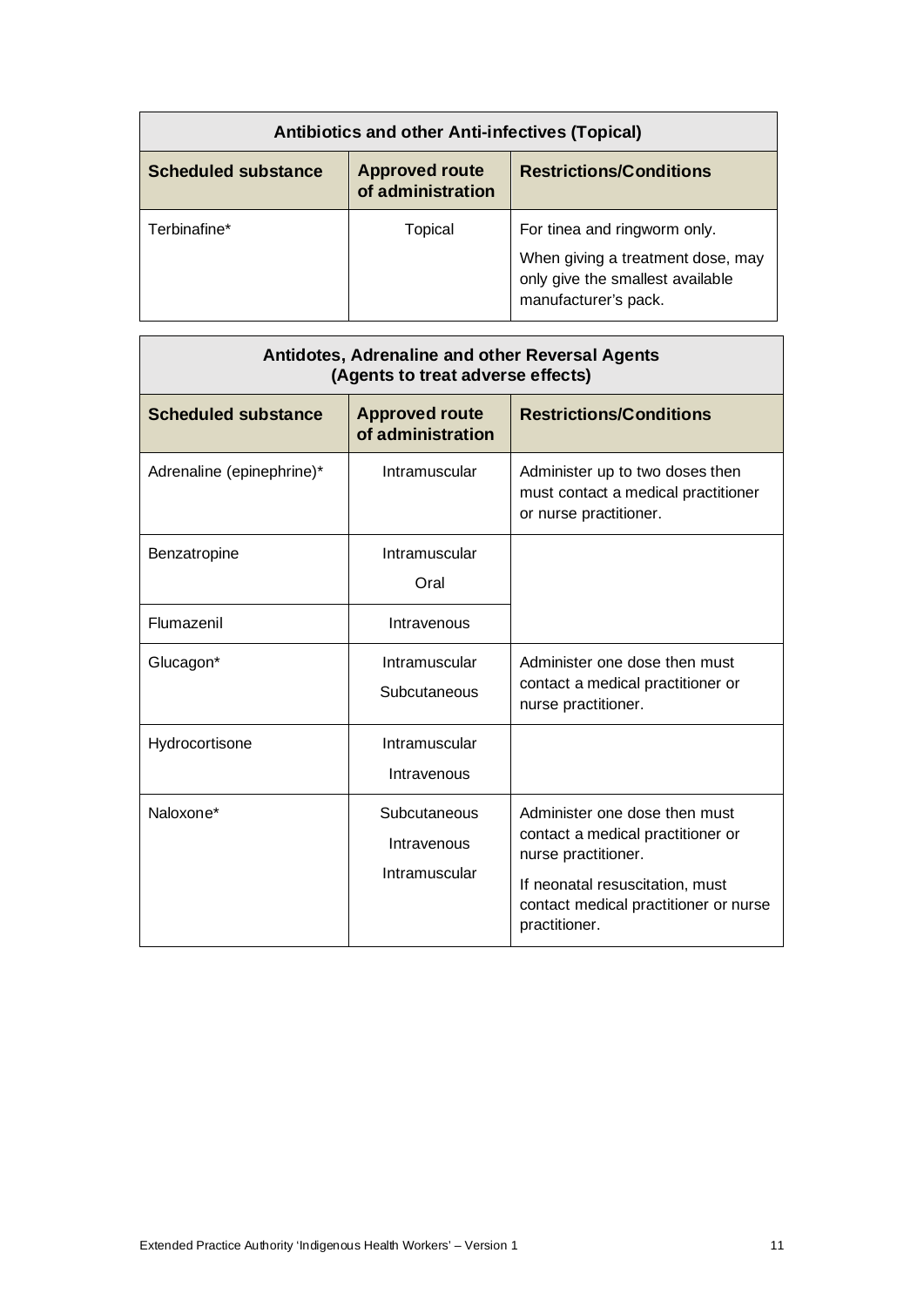| <b>Antiemetics</b>         |                                            |                                                           |
|----------------------------|--------------------------------------------|-----------------------------------------------------------|
| <b>Scheduled substance</b> | <b>Approved route</b><br>of administration | <b>Restrictions/Conditions</b>                            |
| Metoclopramide             | Intravenous<br>Intramuscular<br>Oral       | Adult Only. Single dose only.<br>Maximum 10mg.            |
| Ondansetron                | Intravenous<br>Oral                        | Children only.<br>Maximum 4 mg intravenous, 8 mg<br>oral. |
| Prochlorperazine           | Oral                                       | Adult Only.                                               |

| <b>Antihistamines</b>      |                                            |                                                                                                                                     |
|----------------------------|--------------------------------------------|-------------------------------------------------------------------------------------------------------------------------------------|
| <b>Scheduled substance</b> | <b>Approved route</b><br>of administration | <b>Restrictions/Conditions</b>                                                                                                      |
| Loratadine*                | Oral                                       | When giving a treatment dose, may<br>only give the smallest available<br>manufacturer's pack.                                       |
| Cetirizine*                | Oral                                       | Adults and children over 12 years.<br>When giving a treatment dose, may<br>only give the smallest available<br>manufacturer's pack. |
| Promethazine*              | Oral                                       | Administer one dose then contact a<br>medical practitioner or nurse<br>practitioner.                                                |
| Promethazine               | Intramuscular<br>Intravenous               | Maximum 50 mg as first dose.                                                                                                        |

| <b>Antiparasitic and Anthelminthic Agents</b> |                                            |                                                          |
|-----------------------------------------------|--------------------------------------------|----------------------------------------------------------|
| <b>Scheduled substance</b>                    | <b>Approved route</b><br>of administration | <b>Restrictions/Conditions</b>                           |
| Albendazole                                   | Oral                                       |                                                          |
| Mebendazole*                                  | Oral                                       | When giving a treatment dose, may                        |
| Pyrantel*                                     | Oral                                       | only give the smallest available<br>manufacturer's pack. |
| Thiabendazole                                 | Oral                                       |                                                          |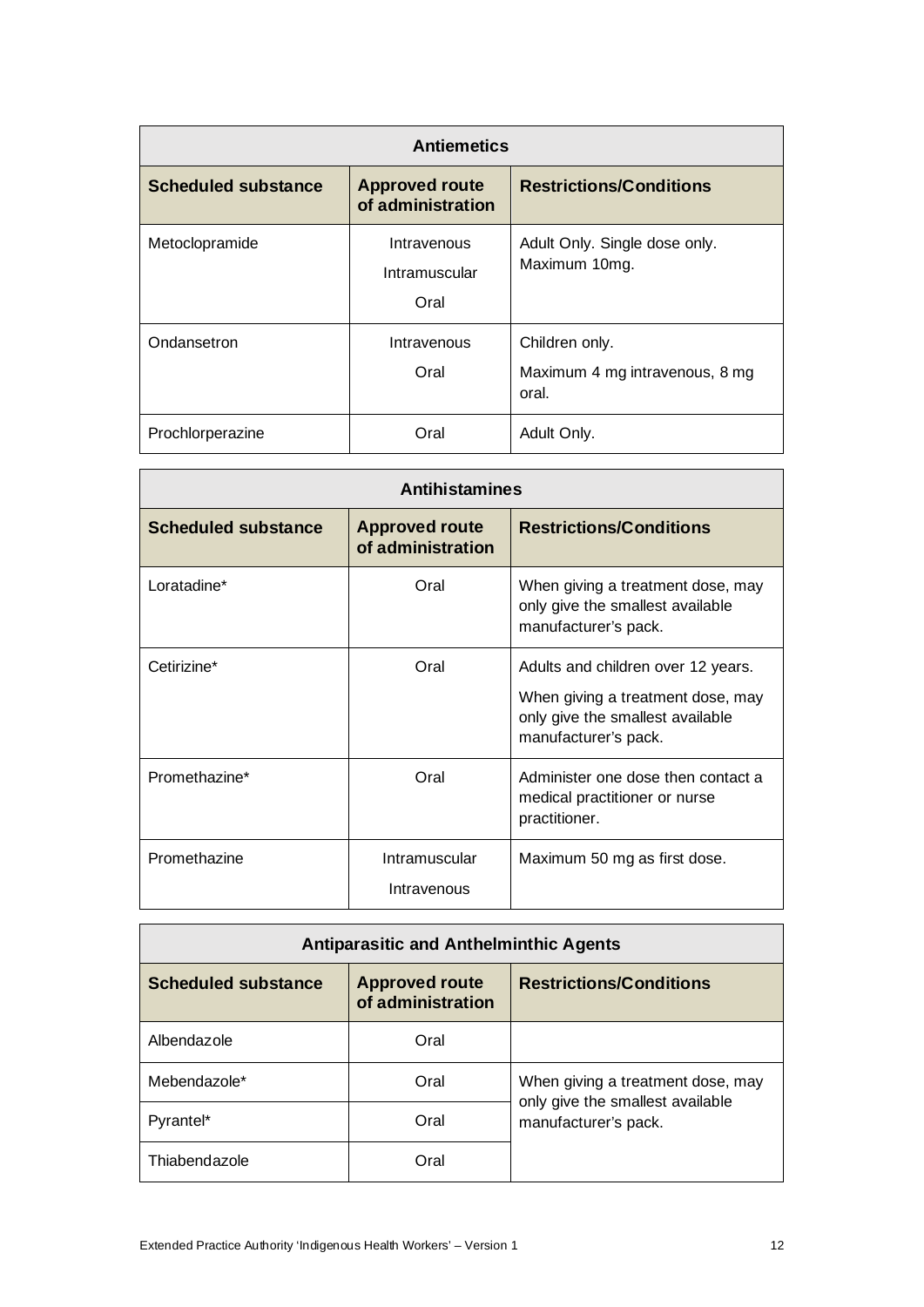| <b>Antivenoms</b>                |                                            |                                                                                                        |
|----------------------------------|--------------------------------------------|--------------------------------------------------------------------------------------------------------|
| <b>Scheduled substance</b>       | <b>Approved route</b><br>of administration | <b>Restrictions/Conditions</b>                                                                         |
| Snake polyvalent anti-<br>venom  | Intravenous                                |                                                                                                        |
| Box jellyfish anti-venom*        | Intravenous<br>Intramuscular               | Administer one ampoule<br>(20,000 units) then contact a medical<br>practitioner or nurse practitioner. |
| Funnel web spider anti-<br>venom | Intravenous                                |                                                                                                        |

| <b>Cardiovascular and Renal Medicines (Acute)</b> |                                            |                                                                                          |
|---------------------------------------------------|--------------------------------------------|------------------------------------------------------------------------------------------|
| <b>Scheduled substance</b>                        | <b>Approved route</b><br>of administration | <b>Restrictions/Conditions</b>                                                           |
| Aspirin*                                          | Oral                                       |                                                                                          |
| Furosemide (frusemide)                            | Intramuscular<br>Intravenous<br>Oral       | Must contact a medical practitioner<br>or nurse practitioner for acute<br>presentations. |
| Glyceryl trinitrate (patches)                     | Transdermal                                | Must contact a medical practitioner<br>or nurse practitioner for acute<br>presentations. |
| Glyceryl trinitrate*                              | Sublingual                                 | Administer for chest pain, acute<br>hypertensive crisis or acute<br>pulmonary oedema     |
| Nifedipine                                        | Oral                                       |                                                                                          |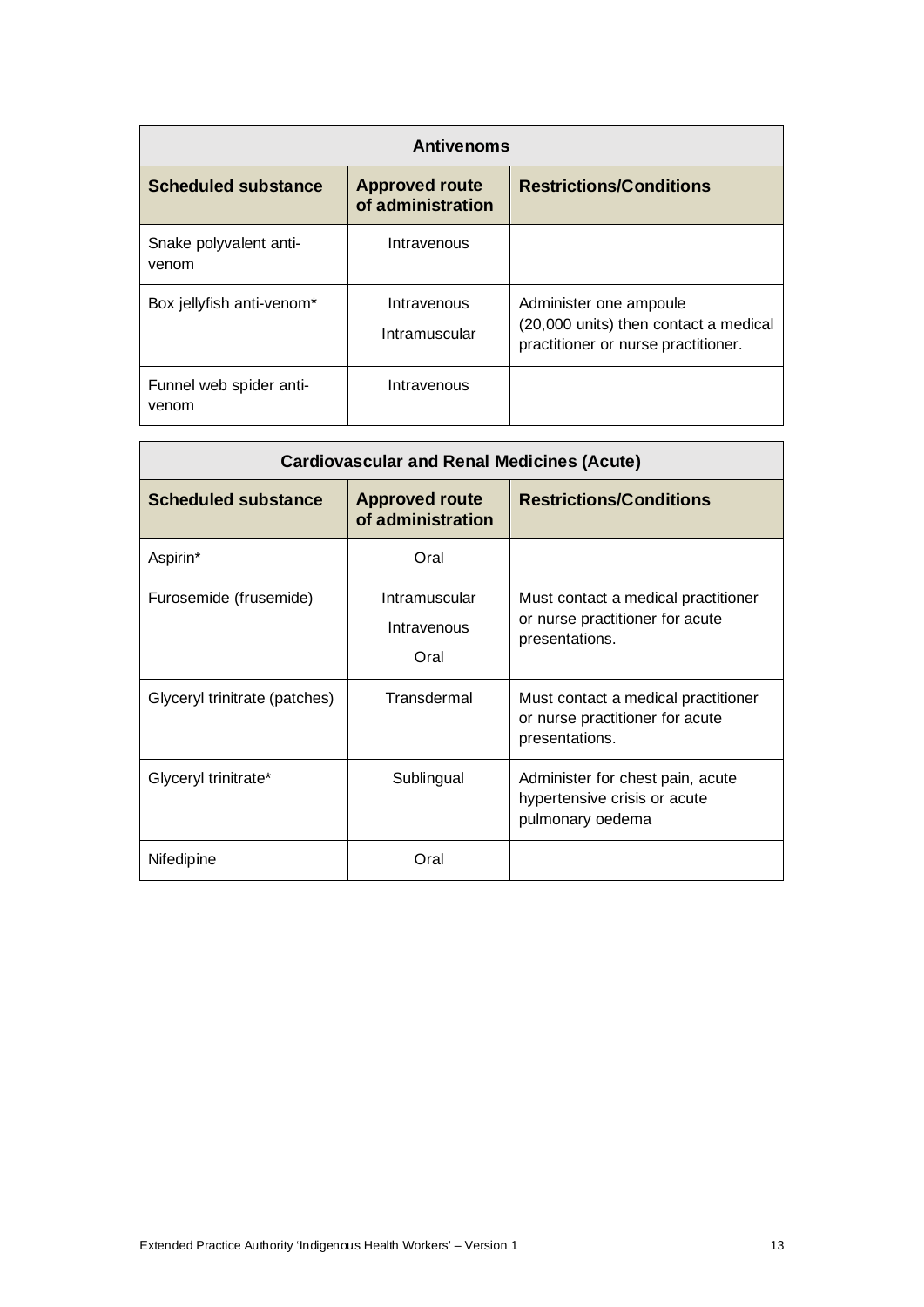| Local anaesthetic                                       |                                                                                  |                                                                 |  |
|---------------------------------------------------------|----------------------------------------------------------------------------------|-----------------------------------------------------------------|--|
| <b>Scheduled substance</b>                              | <b>Approved route</b><br>of administration                                       | <b>Restrictions/Conditions</b>                                  |  |
| Lidocaine (lignocaine) 1%                               | Local infiltration or<br>mixed with<br>Ceftriaxone<br>intramuscular<br>injection |                                                                 |  |
| Lidocaine (lignocaine) gel<br>2%                        | <b>Topical</b>                                                                   | Maximum duration 3 days.                                        |  |
| Lidocaine (lignocaine) with<br>adrenaline (epinephrine) | Subcutaneous<br><b>Topical</b>                                                   | Subcutaneous - Adults and children<br>older than 12 years only. |  |
| Lidocaine (lignocaine)<br>lotion 2.5%*                  | <b>Topical</b>                                                                   | For toothache.                                                  |  |
| Lidocaine (lignocaine) with<br>phenylephrine            | Intranasal                                                                       |                                                                 |  |
| Oxybuprocaine eye drop<br>$0.4\%$ (minim)               | Topical to eye                                                                   | Single dose minim - never to be<br>given to take home.          |  |

| <b>Vitamin and Mineral Supplements</b> |                                            |                                |
|----------------------------------------|--------------------------------------------|--------------------------------|
| <b>Scheduled substance</b>             | <b>Approved route</b><br>of administration | <b>Restrictions/Conditions</b> |
| Folic acid                             | Oral                                       |                                |
| Ferrous fumarate                       | Oral                                       |                                |
| Ferrous sulfate                        | Oral                                       |                                |

| <b>Schedule 8 Medicines: Opioid Analgesics for Obstetric Use</b> |                                            |                                       |  |
|------------------------------------------------------------------|--------------------------------------------|---------------------------------------|--|
| <b>Scheduled substance</b>                                       | <b>Approved route</b><br>of administration | <b>Restrictions/Conditions</b>        |  |
| Morphine hydrochloride                                           | Intramuscular<br>Subcutaneous              | Adult only.<br>To a maximum of 10 mg. |  |
| Morphine sulfate<br>pentahydrate                                 | Intramuscular<br>Subcutaneous              |                                       |  |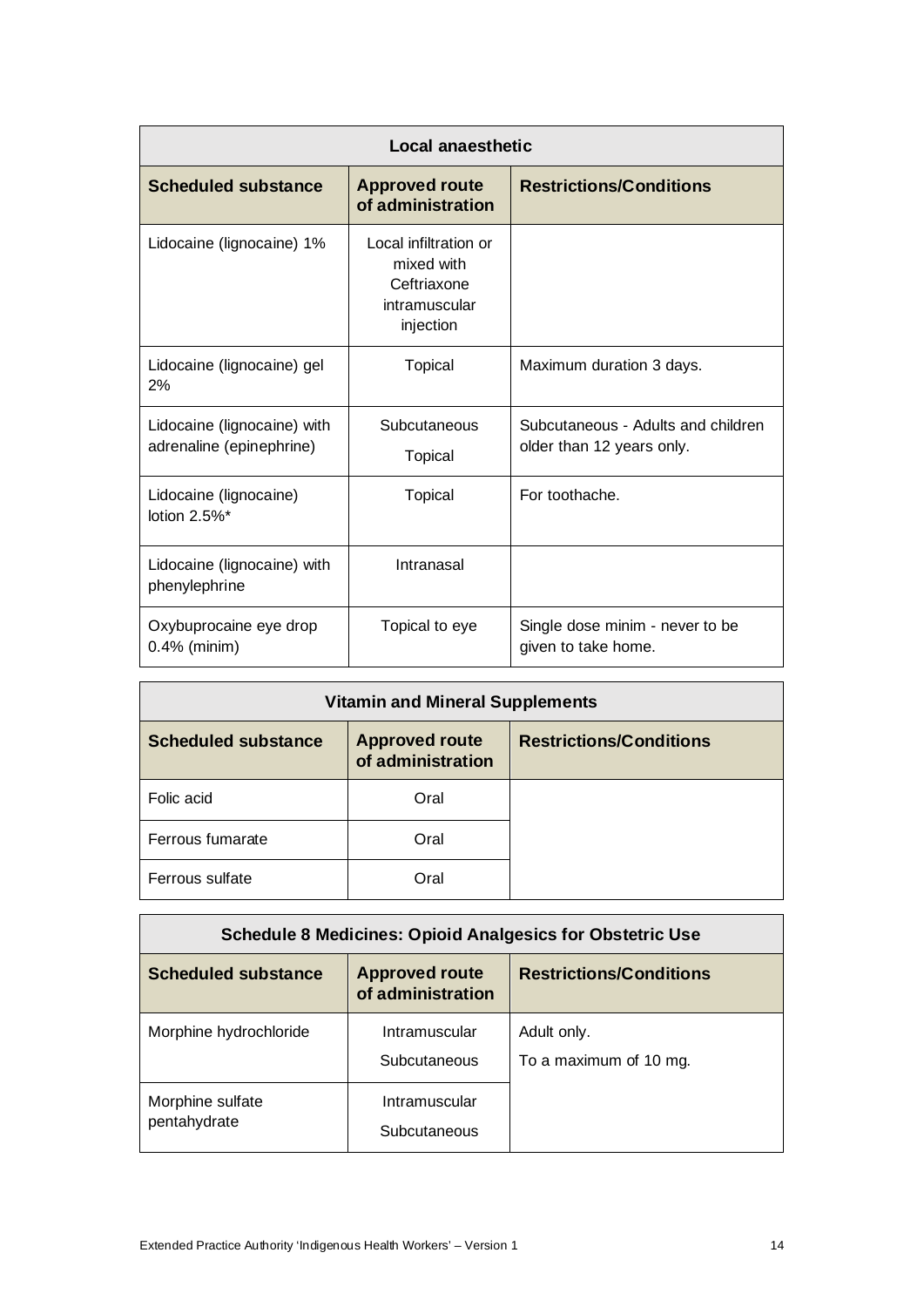| <b>Other Agents for Obstetric Use</b> |                                            |                                                               |
|---------------------------------------|--------------------------------------------|---------------------------------------------------------------|
| <b>Scheduled substance</b>            | <b>Approved route</b><br>of administration | <b>Restrictions/Conditions</b>                                |
| Amoxicillin                           | Intravenous<br>Intraosseous                |                                                               |
| Ampicillin                            | Intravenous<br>Intraosseous                |                                                               |
| Benzylpenicillin                      | Intravenous<br>Intramuscular               |                                                               |
| Betamethasone                         | Intramuscular                              |                                                               |
| Ceftriaxone                           | Intravenous<br>Intraosseous                |                                                               |
| Ergometrine                           | Intramuscular                              | 250 micrograms per dose up to a<br>maximum of 500 micrograms. |
| Erythromycin                          | Oral                                       |                                                               |
| Indometacin                           | Rectal                                     |                                                               |
| Lincomycin                            | Intravenous<br>Intramuscular               |                                                               |
| Metoclopramide                        | Intramuscular                              |                                                               |
| Misoprostol                           | Rectal<br>Sublingual<br><b>Buccal</b>      | Maximum 1000 micrograms.                                      |
| Nifedipine                            | Oral                                       |                                                               |
| Nitrous oxide and oxygen              | Inhalation                                 |                                                               |
| Oxytocin                              | Intramuscular<br>Intravenous               |                                                               |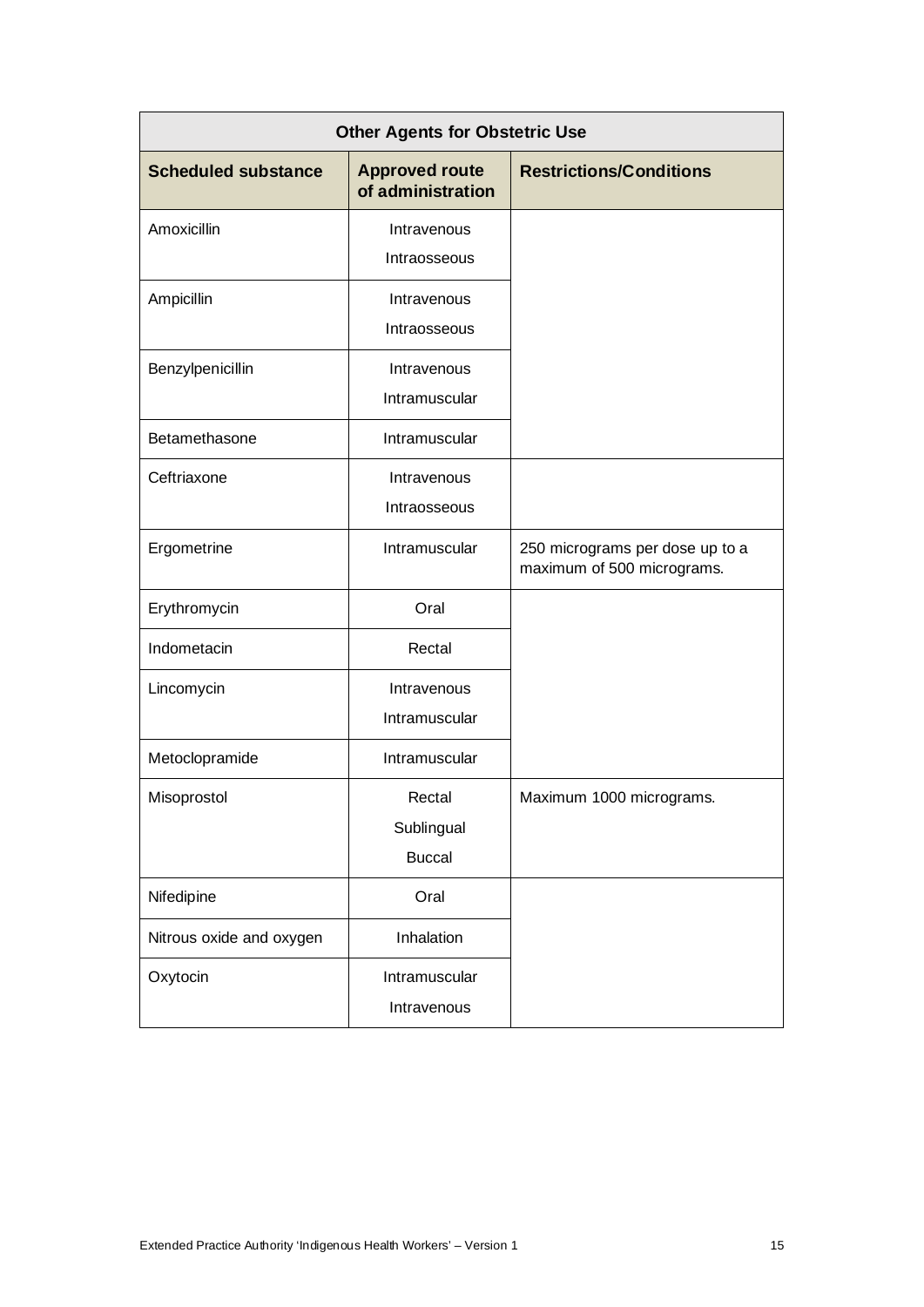| <b>Oral Contraceptives</b>                                                                                             |                                            |                                                          |  |
|------------------------------------------------------------------------------------------------------------------------|--------------------------------------------|----------------------------------------------------------|--|
| Can only be supplied if less than 12 months since the last medical consultation and<br>there is a current prescription |                                            |                                                          |  |
| <b>Scheduled substance</b>                                                                                             | <b>Approved route of</b><br>administration | <b>Restrictions/Conditions</b>                           |  |
| Ethinylestradiol 35 microgram /<br>cyproterone acetate 2 mg                                                            | Oral                                       |                                                          |  |
| Ethinylestradiol 30 microgram /<br>desogestrel 150 microgram                                                           | Oral                                       |                                                          |  |
| Ethinylestradiol 30 microgram /<br>dienogest 2 mg                                                                      | Oral                                       |                                                          |  |
| Ethinylestradiol 20 microgram /<br>drospirenone 3 mg                                                                   | Oral                                       |                                                          |  |
| Ethinylestradiol 30 microgram /<br>drospirenone 3 mg                                                                   | Oral                                       |                                                          |  |
| Ethinylestradiol 30 microgram /<br>gestodene 75 microgram                                                              | Oral                                       |                                                          |  |
| Ethinylestradiol 20 microgram /<br>levonorgestrel 100 microgram                                                        | Oral                                       |                                                          |  |
| Ethinylestradiol 30 microgram /<br>levonorgestrel 50 microgram                                                         | Oral                                       | Maximum supply at any one<br>time not to exceed 4 months |  |
| Ethinylestradiol 30 microgram /<br>levonorgestrel 125 microgram                                                        | Oral                                       |                                                          |  |
| Ethinylestradiol 30 microgram /<br>levonorgestrel 150 microgram                                                        | Oral                                       |                                                          |  |
| Ethinylestradiol 40 microgram /<br>levonorgestrel 75 microgram                                                         | Oral                                       |                                                          |  |
| Ethinylestradiol 35 microgram/<br>norethisterone 500 microgram                                                         | Oral                                       |                                                          |  |
| Ethinylestradiol 35 microgram/<br>norethisterone 1 mg                                                                  | Oral                                       |                                                          |  |
| Levonorgestrel 30 microgram                                                                                            | Oral                                       |                                                          |  |
| Norethisterone 350 microgram                                                                                           | Oral                                       |                                                          |  |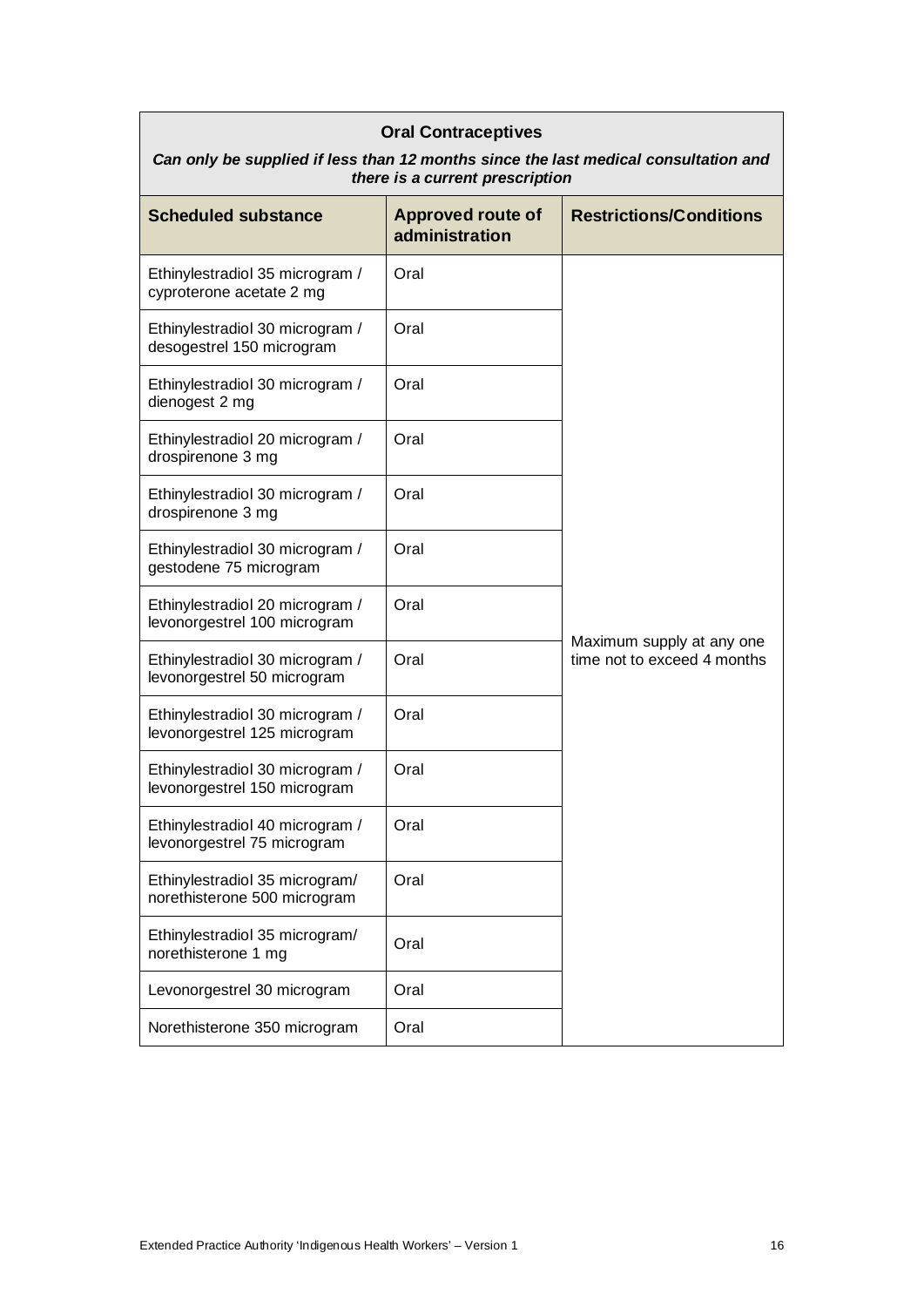### **Injectable Hormonal Contraception**

*Can only be administered if less than 12 months since last medical practitioner or nurse practitioner assessment and there is a current prescription. At and after 12 months, further clinical assessment by a medical practitioner or nurse practitioner is required*

| <b>Scheduled substance</b>     | <b>Approved route</b><br>of administration | <b>Restrictions/Conditions</b>                                |
|--------------------------------|--------------------------------------------|---------------------------------------------------------------|
| Medroxyprogesterone<br>acetate | Intramuscular                              | To be administered once every 12<br>weeks $(+ or - 14$ days). |

| <b>Post-coital Contraception (Emergency Contraception)</b> |                                            |                                |
|------------------------------------------------------------|--------------------------------------------|--------------------------------|
| <b>Scheduled substance</b>                                 | <b>Approved route</b><br>of administration | <b>Restrictions/Conditions</b> |
| Levonorgestrel 1.5 mg                                      | Oral                                       |                                |

| <b>Respiratory Medicines (Acute)</b>                           |                                            |                                                                                        |
|----------------------------------------------------------------|--------------------------------------------|----------------------------------------------------------------------------------------|
| <b>Scheduled substance</b>                                     | <b>Approved route</b><br>of administration | <b>Restrictions/Conditions</b>                                                         |
| Adrenaline (epinephrine)<br>(nebulised solution)               | Inhalation                                 |                                                                                        |
| Budesonide (nebulised<br>solution)                             | Inhalation                                 |                                                                                        |
| Budesonide (intranasal<br>spray)                               | Intranasal                                 | Administer and supply for mild to<br>moderate allergic rhinitis                        |
| Dexamethasone                                                  | Oral                                       |                                                                                        |
| Hydrocortisone sodium<br>succinate                             | Intravenous                                | Maximum stat dose in accordance<br>with the Australian Asthma<br>Handbook <sup>8</sup> |
| Ipratropium bromide*<br>(nebulised or metered dose<br>inhaler) | Inhalation                                 | Administer one dose then contact<br>medical practitioner or nurse<br>practitioner.     |
| Methylprednisolone sodium<br>succinate                         | Intravenous                                | Maximum stat dose in accordance<br>with the Australian Asthma<br>Handbook.             |
| Prednisolone                                                   | Oral                                       |                                                                                        |

<span id="page-16-0"></span><sup>&</sup>lt;sup>8</sup> Available a[t https://www.asthmahandbook.org.au/](https://www.asthmahandbook.org.au/)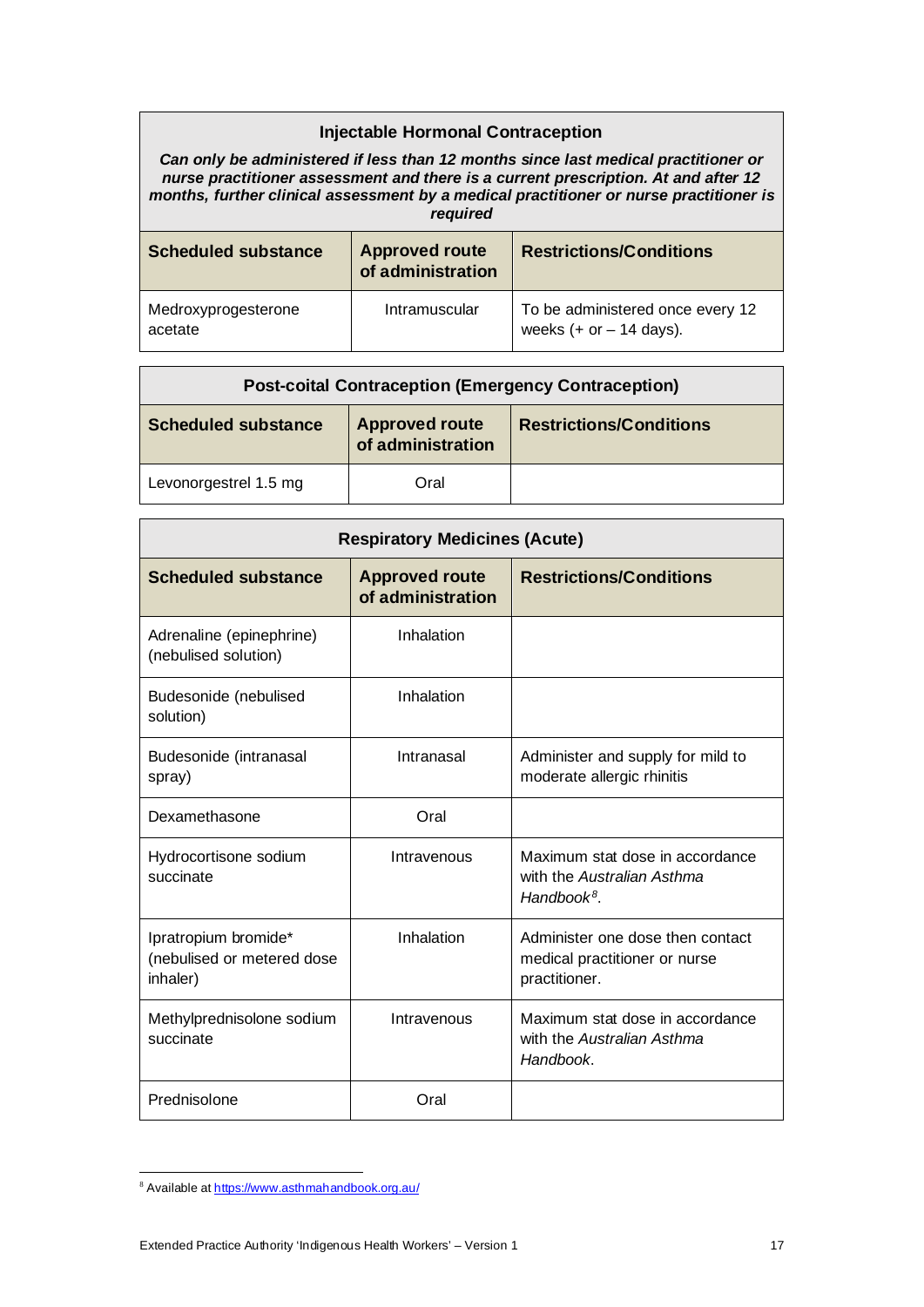| <b>Respiratory Medicines (Acute)</b>  |                                            |                                                                                    |
|---------------------------------------|--------------------------------------------|------------------------------------------------------------------------------------|
| <b>Scheduled substance</b>            | <b>Approved route</b><br>of administration | <b>Restrictions/Conditions</b>                                                     |
| Salbutamol* (nebulised)               | Inhalation                                 | Administer one dose then contact<br>medical practitioner or nurse<br>practitioner. |
| Salbutamol* (metered dose<br>inhaler) | Inhalation                                 | Administer one dose then contact<br>medical practitioner or nurse<br>practitioner. |

| <b>Sedatives</b>           |                                              |                                                                     |
|----------------------------|----------------------------------------------|---------------------------------------------------------------------|
| <b>Scheduled substance</b> | <b>Approved route</b><br>of administration   | <b>Restrictions/Conditions</b>                                      |
| Diazepam                   | Intravenous<br>Oral<br>Rectal                | Adults: 10 mg.                                                      |
| Haloperidol                | Intravenous<br>Intramuscular<br>Oral         | 5 mg stat with second 5 mg dose if<br>required to maximum of 10 mg. |
| Lorazepam                  | Oral                                         | Adult Only: 1 mg stat.                                              |
| Midazolam                  | Intramuscular<br>Intranasal<br><b>Buccal</b> |                                                                     |
| Olanzapine                 | Intramuscular<br>Oral                        | Adult Only.                                                         |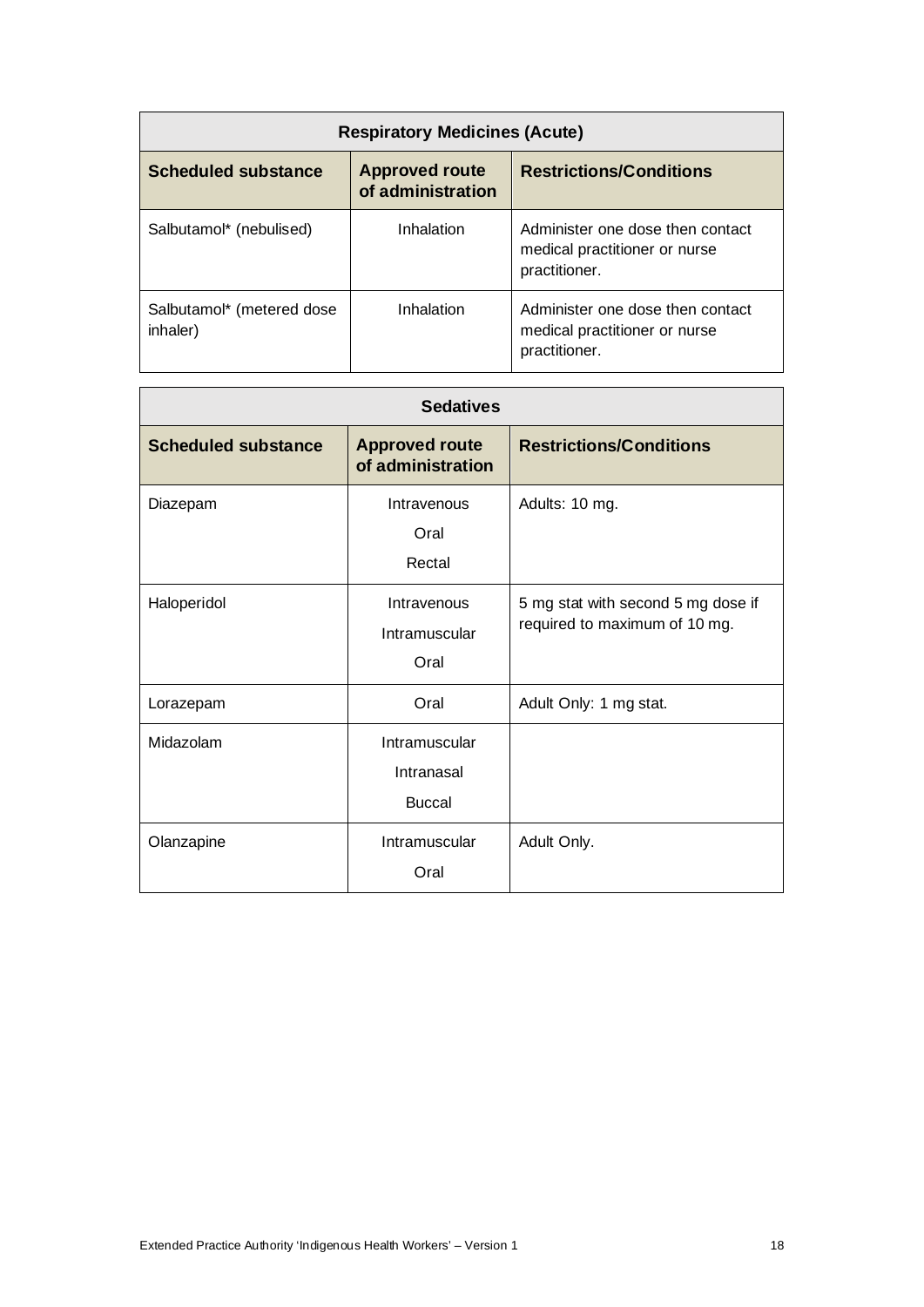| <b>Immunisation: Antigens and Immunoglobulins</b> |                                            |                                                                         |
|---------------------------------------------------|--------------------------------------------|-------------------------------------------------------------------------|
| <b>Scheduled substance</b>                        | <b>Approved route</b><br>of administration | <b>Restrictions/Conditions</b>                                          |
| Diphtheria                                        |                                            |                                                                         |
| Tetanus                                           |                                            |                                                                         |
| Pertussis                                         |                                            | In accordance with the current<br>National Immunisation                 |
| Haemophilus influenzae type b                     |                                            | Program (NIP) Schedule; or as<br>approved by the National               |
| <b>Hepatitis A</b>                                |                                            | <b>Health and Medical Research</b><br>Council (NHMRC) for future        |
| <b>Hepatitis B</b>                                | Dose and route of                          | inclusion in the NIP; or<br>under an immunisation<br>$\bullet$          |
| Human Papillomavirus                              | administration of<br>vaccines is as        | program carried out by a<br>Hospital and Health Service,                |
| Poliomyelitis                                     | specified in the<br>current Australian     | Queensland Health or a local                                            |
| Influenza                                         | Immunisation                               | government; or<br>under an immunisation<br>$\bullet$                    |
| Measles                                           | Handbook or<br>recommended /               | program that was certified<br>under the (repealed) Health               |
| Mumps                                             | approved by the<br>NHMRC.                  | (Drugs and Poisons)<br>Regulation 1996 and until the                    |
| Rubella                                           | If not listed, dose<br>and route of        | date stated in the program to<br>be the end of the certification;       |
| Meningococcal B                                   | administration is to<br>be as per the      | or                                                                      |
| Meningococcal C                                   | approved product<br>information.           | under an immunisation<br>$\bullet$<br>program that is authorised        |
| Meningococcal (ACWY)                              |                                            | under a general approval<br>given to provide an                         |
| Pneumococcal                                      |                                            | immunisation program under<br>the Medicines and Poisons Act             |
| Rotavirus                                         |                                            | 2019; or                                                                |
| Varicella                                         |                                            | for use in a case/outbreak<br>$\bullet$<br>situation, or other specific |
| Tetanus immunoglobulin                            |                                            | situations, as directed by a<br>Public Health Medical Officer.          |
| Zoster (herpes zoster)                            |                                            |                                                                         |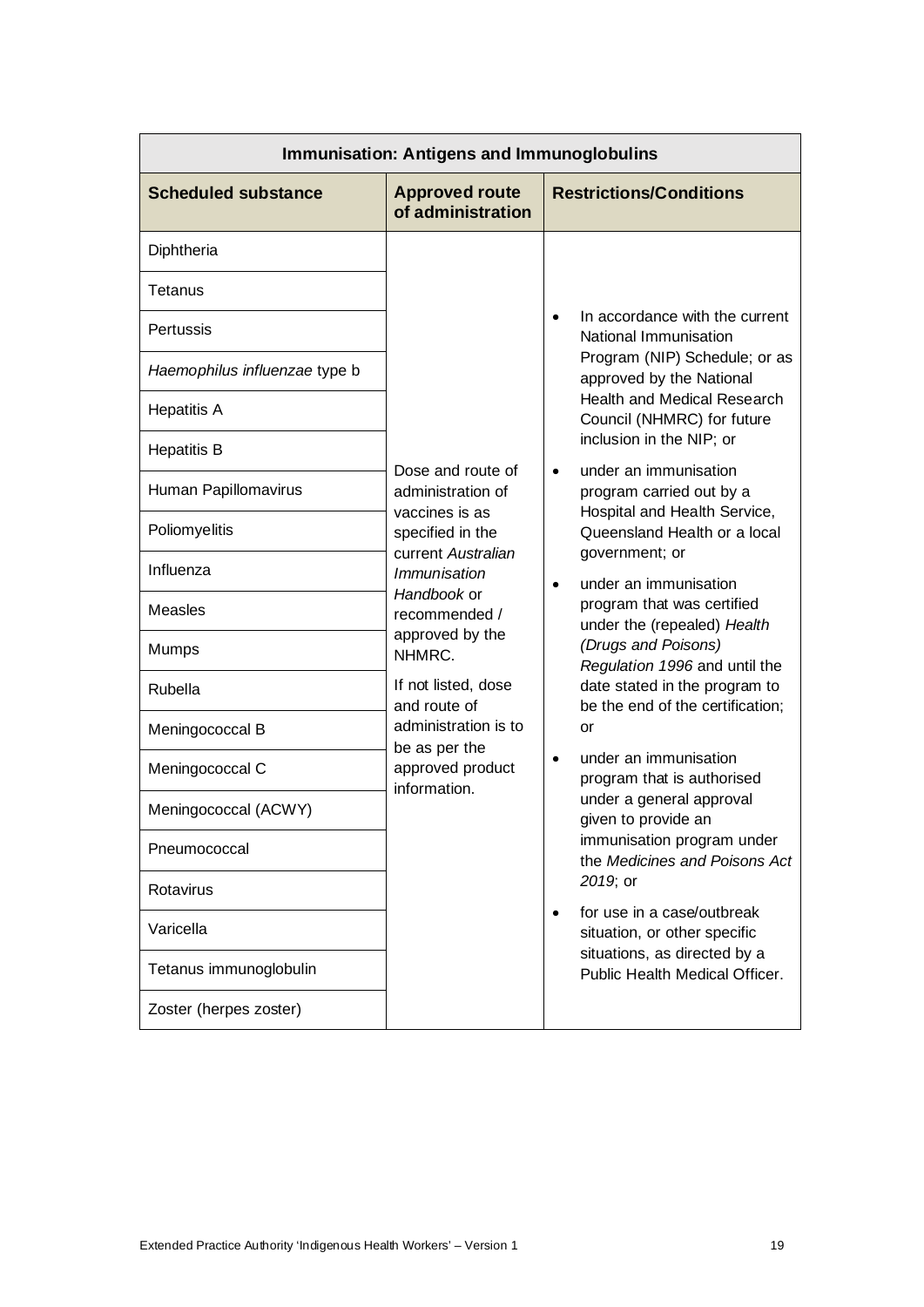| <b>Restricted Immunisation Programs</b>                                            |                                                                                                                                                                                                                                                                                                            |                                                                                                                                                                                                                                                                                                                                                                                                                                                                        |
|------------------------------------------------------------------------------------|------------------------------------------------------------------------------------------------------------------------------------------------------------------------------------------------------------------------------------------------------------------------------------------------------------|------------------------------------------------------------------------------------------------------------------------------------------------------------------------------------------------------------------------------------------------------------------------------------------------------------------------------------------------------------------------------------------------------------------------------------------------------------------------|
| <b>Scheduled substance</b>                                                         | <b>Approved route of</b><br>administration                                                                                                                                                                                                                                                                 | <b>Restrictions/Conditions</b>                                                                                                                                                                                                                                                                                                                                                                                                                                         |
| Japanese Encephalitis -<br>inactivated JE vaccine or live<br>attenuated JE vaccine | Dose and route of<br>administration of<br>vaccines is as specified<br>in the current Australian<br>Immunisation Handbook<br>or recommended /<br>approved by the NHMRC<br>or as approved by the<br><b>Therapeutic Goods</b><br>Administration under<br>section 19A of the<br>Therapeutic Goods Act<br>1989. | Under an immunisation<br>program approved by the chief<br>executive of the Torres and<br>Cape Hospital and Health<br>Service (TCHHS) or the Public<br>Health Medical Officer of the<br><b>TCHHS</b> and in accordance<br>with local procedures for the<br>Japanese Encephalitis Vaccine<br>Program for the Outer Torres<br>Strait Islands of Moa, Badu,<br>Mabuiag, Boigu, Dauan,<br>Saibai, Yam, Warraber,<br>Coconut, Yorke, Stephen,<br>Darnley and Murray Islands. |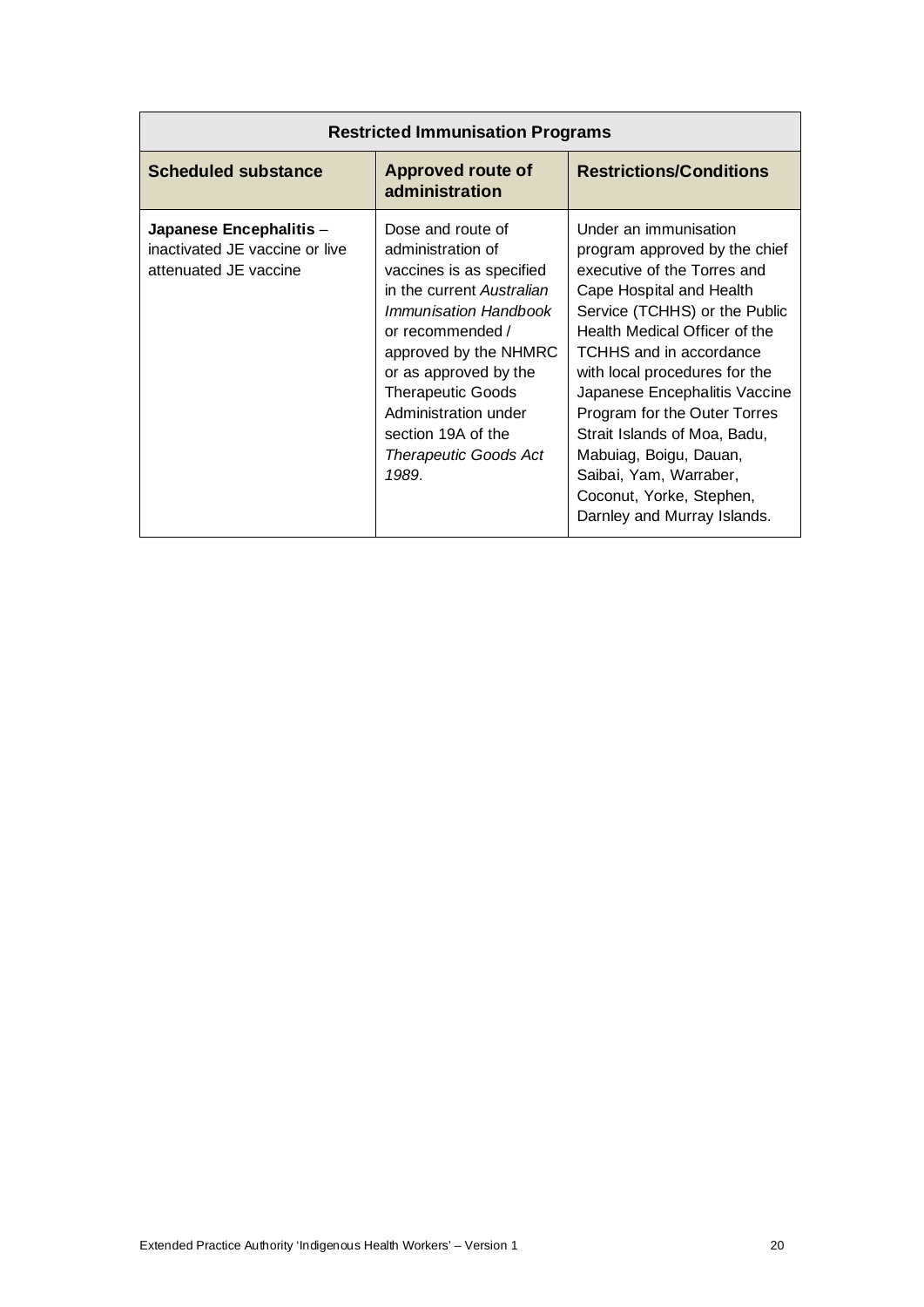## **Appendix 3. Chronic Disease Medicines**

**Note.** Medicines in this appendix may only be given as a treatment dose if less than 6 months since last medical consultation.

| Cardiovascular, Heart and Chronic Kidney Disease Medicines |                                  |  |
|------------------------------------------------------------|----------------------------------|--|
| <b>Scheduled substance</b>                                 | Approved route of administration |  |
| Aluminium hydroxide                                        | Oral                             |  |
| Amiloride                                                  | Oral                             |  |
| Amiodarone                                                 | Oral                             |  |
| Amlodipine                                                 | Oral                             |  |
| Aspirin                                                    | Oral                             |  |
| Atenolol                                                   | Oral                             |  |
| Atorvastatin                                               | Oral                             |  |
| Benzathine penicillin<br>(Bicillin L-A)                    | Intramuscular                    |  |
| Bisoprolol                                                 | Oral                             |  |
| Bumetanide                                                 | Oral                             |  |
| Calcitriol                                                 | Oral                             |  |
| Calcium carbonate                                          | Oral                             |  |
| Candesartan                                                | Oral                             |  |
| Captopril                                                  | Oral                             |  |
| Carvedilol                                                 | Oral                             |  |
| Chlortalidone                                              | Oral                             |  |
| Cinacalcet                                                 | Oral                             |  |
| Clonidine                                                  | Oral                             |  |
| Clopidogrel                                                | Oral                             |  |
| Colecalciferol                                             | Oral                             |  |
| Darbepoetin alfa                                           | Subcutaneous                     |  |
| Digoxin                                                    | Oral                             |  |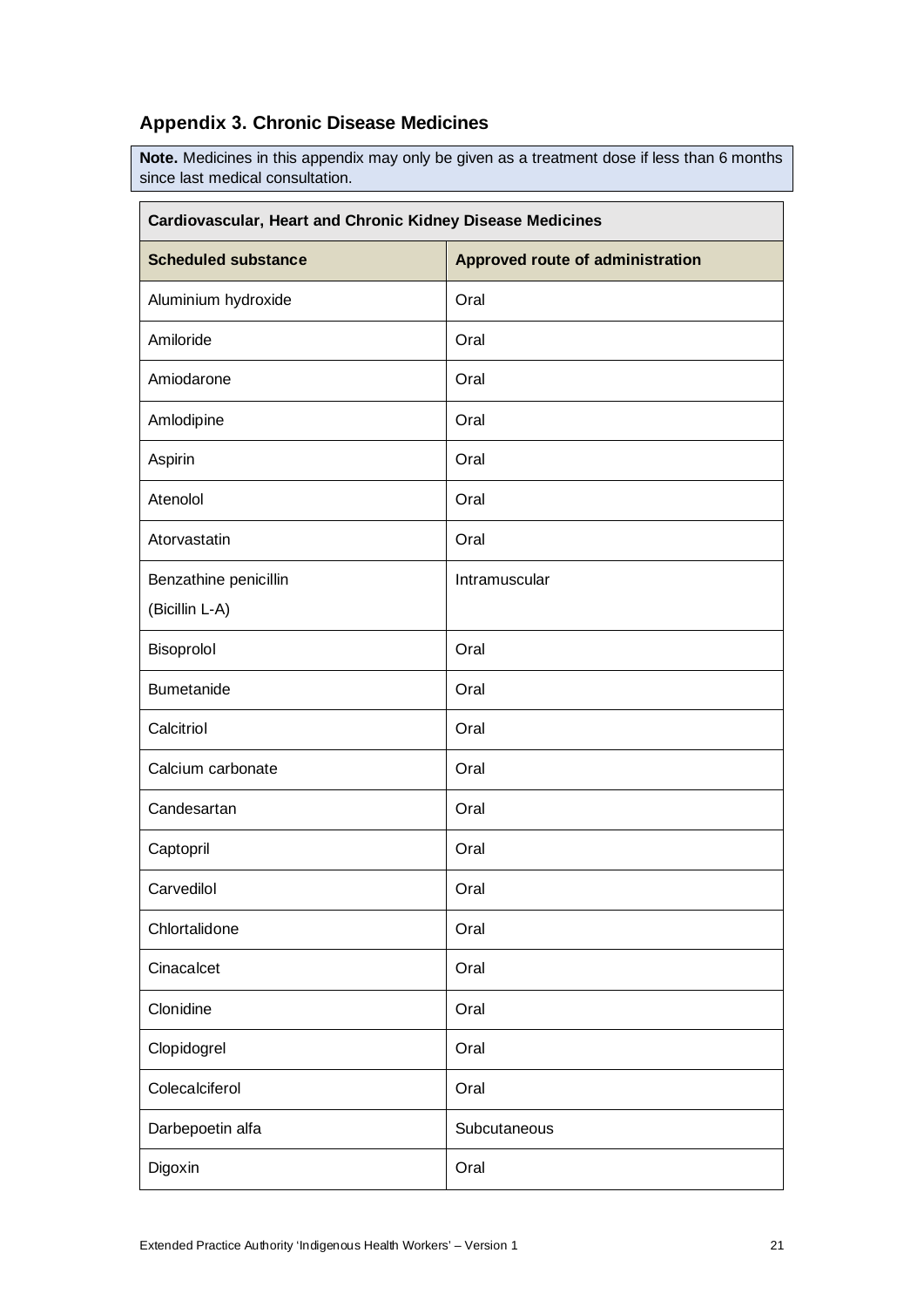| Cardiovascular, Heart and Chronic Kidney Disease Medicines     |              |  |
|----------------------------------------------------------------|--------------|--|
| <b>Scheduled substance</b><br>Approved route of administration |              |  |
| Diltiazem                                                      | Oral         |  |
| Enalapril                                                      | Oral         |  |
| Eplerenone                                                     | Oral         |  |
| Epoetin alfa                                                   | Subcutaneous |  |
| Epoetin beta                                                   | Subcutaneous |  |
| Eprosartan                                                     | Oral         |  |
| Erythromycin                                                   | Oral         |  |
| Etacrynic acid                                                 | Oral         |  |
| Ezetimibe                                                      | Oral         |  |
| Fenofibrate                                                    | Oral         |  |
| Flecainide                                                     | Oral         |  |
| Felodipine                                                     | Oral         |  |
| Fosinopril                                                     | Oral         |  |
| Furosemide (frusemide)                                         | Oral         |  |
| Gemfibrozil                                                    | Oral         |  |
| Glyceryl trinitrate                                            | Sublingual   |  |
| Hydralazine                                                    | Oral         |  |
| Hydrochlorothiazide                                            | Oral         |  |
| Hydrochlorothiazide / triamterene                              | Oral         |  |
| Indapamide                                                     | Oral         |  |
| Irbesartan                                                     | Oral         |  |
| Isosorbide dinitrate                                           | Oral         |  |
| Isosorbide mononitrate                                         | Oral         |  |
| Ivabradine                                                     | Oral         |  |
| Labetalol                                                      | Oral         |  |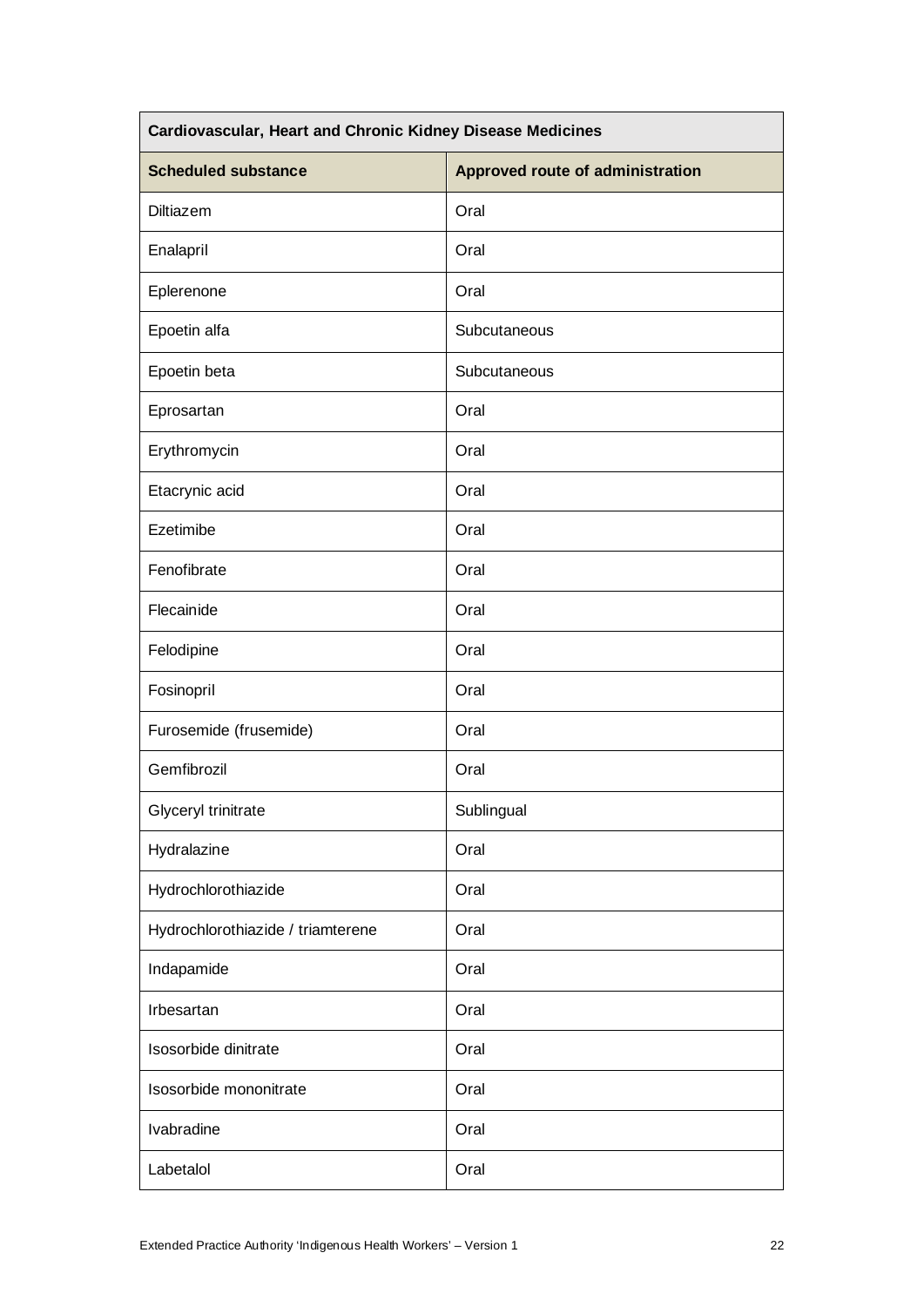| Cardiovascular, Heart and Chronic Kidney Disease Medicines |                                  |  |
|------------------------------------------------------------|----------------------------------|--|
| <b>Scheduled substance</b>                                 | Approved route of administration |  |
| Lanthanum                                                  | Oral                             |  |
| Lercanidipine                                              | Oral                             |  |
| Lisinopril                                                 | Oral                             |  |
| Losartan                                                   | Oral                             |  |
| Magnesium aspartate                                        | Oral                             |  |
| Methyldopa                                                 | Oral                             |  |
| Methoxy polyethylene glycol-epoetin beta                   | Subcutaneous                     |  |
| Metoprolol                                                 | Oral                             |  |
| Minoxidil                                                  | Oral                             |  |
| Moxonidine                                                 | Oral                             |  |
| Nebivolol                                                  | Oral                             |  |
| Nicorandil                                                 | Oral                             |  |
| Nifedipine                                                 | Oral                             |  |
| Nimodipine                                                 | Oral                             |  |
| Olmesartan                                                 | Oral                             |  |
| Oxprenolol                                                 | Oral                             |  |
| Perhexiline                                                | Oral                             |  |
| Perindopril                                                | Oral                             |  |
| Phenoxymethylpenicillin                                    | Oral                             |  |
| Pindolol                                                   | Oral                             |  |
| Pravastatin                                                | Oral                             |  |
| Prazosin                                                   | Oral                             |  |
| Propranolol                                                | Oral                             |  |
| Quinapril                                                  | Oral                             |  |
| Ramipril                                                   | Oral                             |  |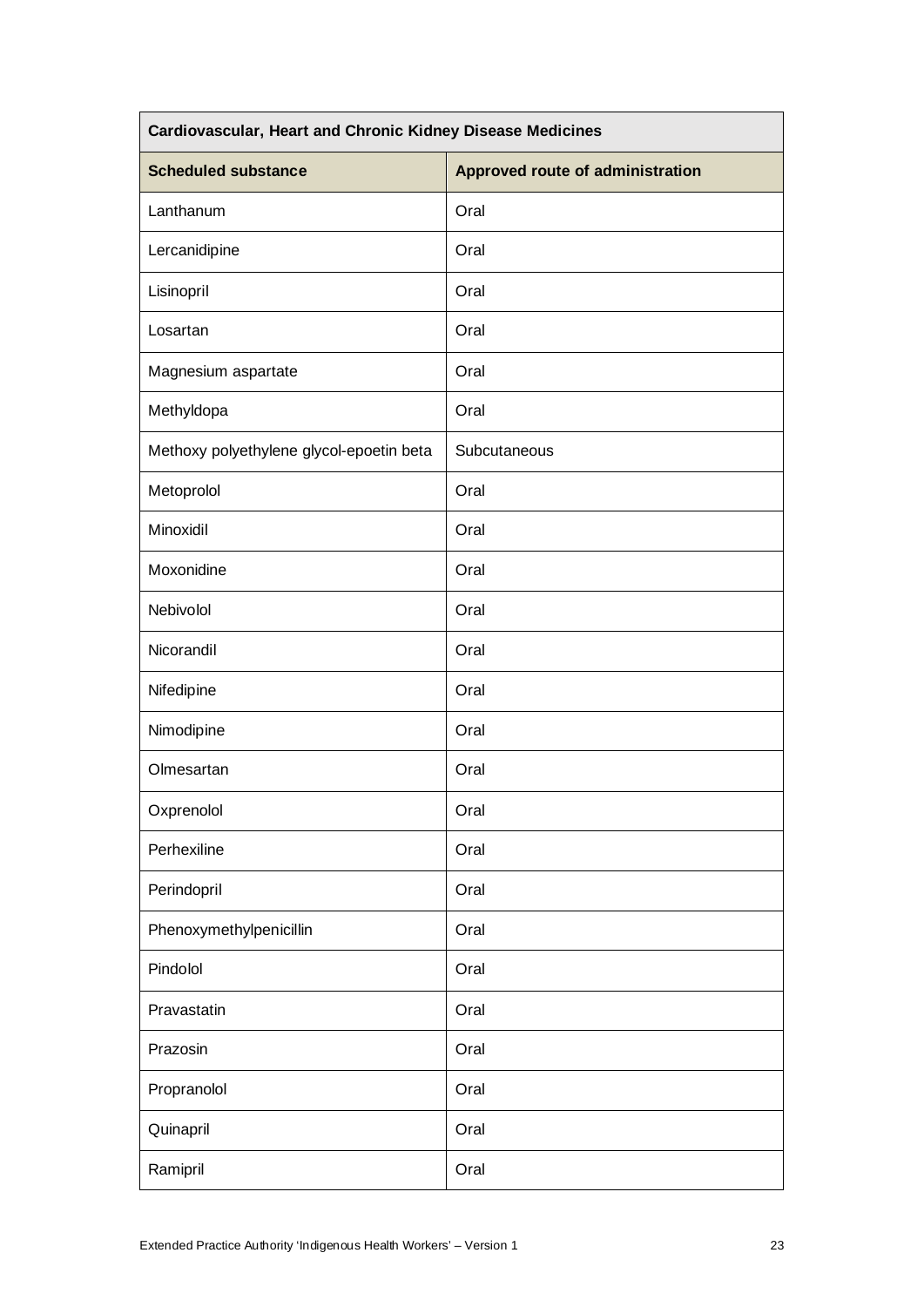| Cardiovascular, Heart and Chronic Kidney Disease Medicines |                                  |
|------------------------------------------------------------|----------------------------------|
| <b>Scheduled substance</b>                                 | Approved route of administration |
| Rivaroxaban                                                | Oral                             |
| Rosuvastatvin                                              | Oral                             |
| Sevelamer                                                  | Oral                             |
| Simvastatin                                                | Oral                             |
| Sotalol                                                    | Oral                             |
| Spironolactone                                             | Oral                             |
| Sucroferric oxyhydroxide                                   | Oral                             |
| Telmisartan                                                | Oral                             |
| Terazosin                                                  | Oral                             |
| Ticagrelor                                                 | Oral                             |
| Trandolapril                                               | Oral                             |
| Valsartan                                                  | Oral                             |
| Verapamil                                                  | Oral                             |

| <b>Diabetes Medicines</b>   |                                  |  |
|-----------------------------|----------------------------------|--|
| <b>Scheduled substance</b>  | Approved route of administration |  |
| Acarbose                    | Oral                             |  |
| Alogliptin                  | Oral                             |  |
| Canagliflozin               | Oral                             |  |
| Dapagliflozin               | Oral                             |  |
| Empagliflozin               | Oral                             |  |
| Exenatide                   | Subcutaneous                     |  |
| Glibenclamide               | Oral                             |  |
| Gliclazide or Gliclazide MR | Oral                             |  |
| Glimepiride                 | Oral                             |  |

 $\overline{\phantom{a}}$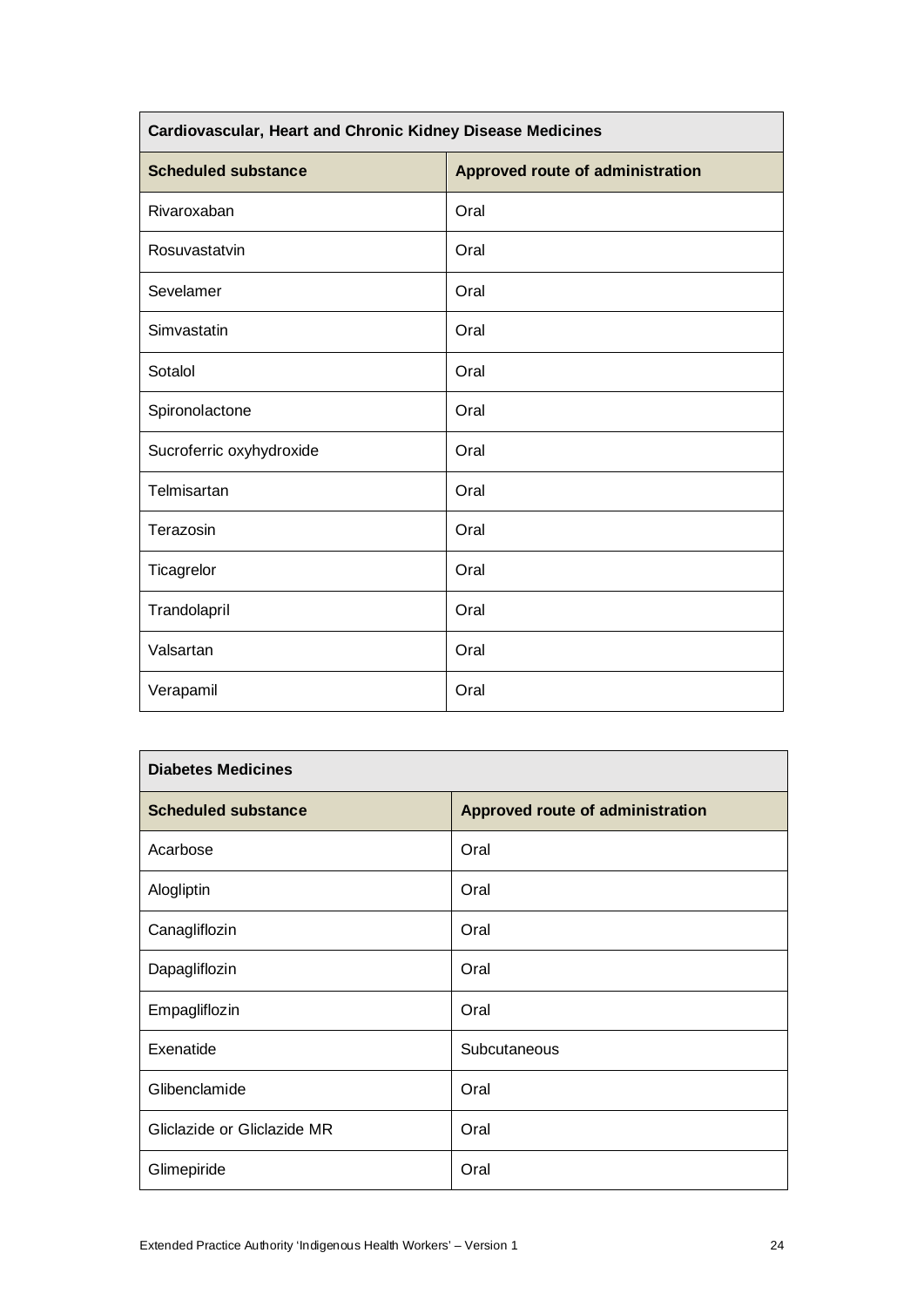| <b>Diabetes Medicines</b>                      |                                  |  |
|------------------------------------------------|----------------------------------|--|
| <b>Scheduled substance</b>                     | Approved route of administration |  |
| Glipizide                                      | Oral                             |  |
| Linagliptin                                    | Oral                             |  |
| Liraglutide                                    | Subcutaneous                     |  |
| Metformin or Metformin ER                      | Oral                             |  |
| Pioglitazone                                   | Oral                             |  |
| Rosiglitazone                                  | Oral                             |  |
| Saxagliptin                                    | Oral                             |  |
| Sitagliptin                                    | Oral                             |  |
| Vildagliptin                                   | Oral                             |  |
| <b>Insulins</b>                                |                                  |  |
| Insulin aspart and<br>Insulin aspart protamine | Subcutaneous                     |  |
| Insulin detemir                                | Subcutaneous                     |  |
| Insulin glargine                               | Subcutaneous                     |  |
| Insulin glulisine                              | Subcutaneous                     |  |
| Insulin isophane                               | Subcutaneous                     |  |
| Insulin lispro                                 | Subcutaneous                     |  |
| Insulin lispro and<br>Insulin lispro protamine | Subcutaneous                     |  |
| Insulin neutral                                | Subcutaneous                     |  |
| Insulin neutral and<br>Insulin isophane        | Subcutaneous                     |  |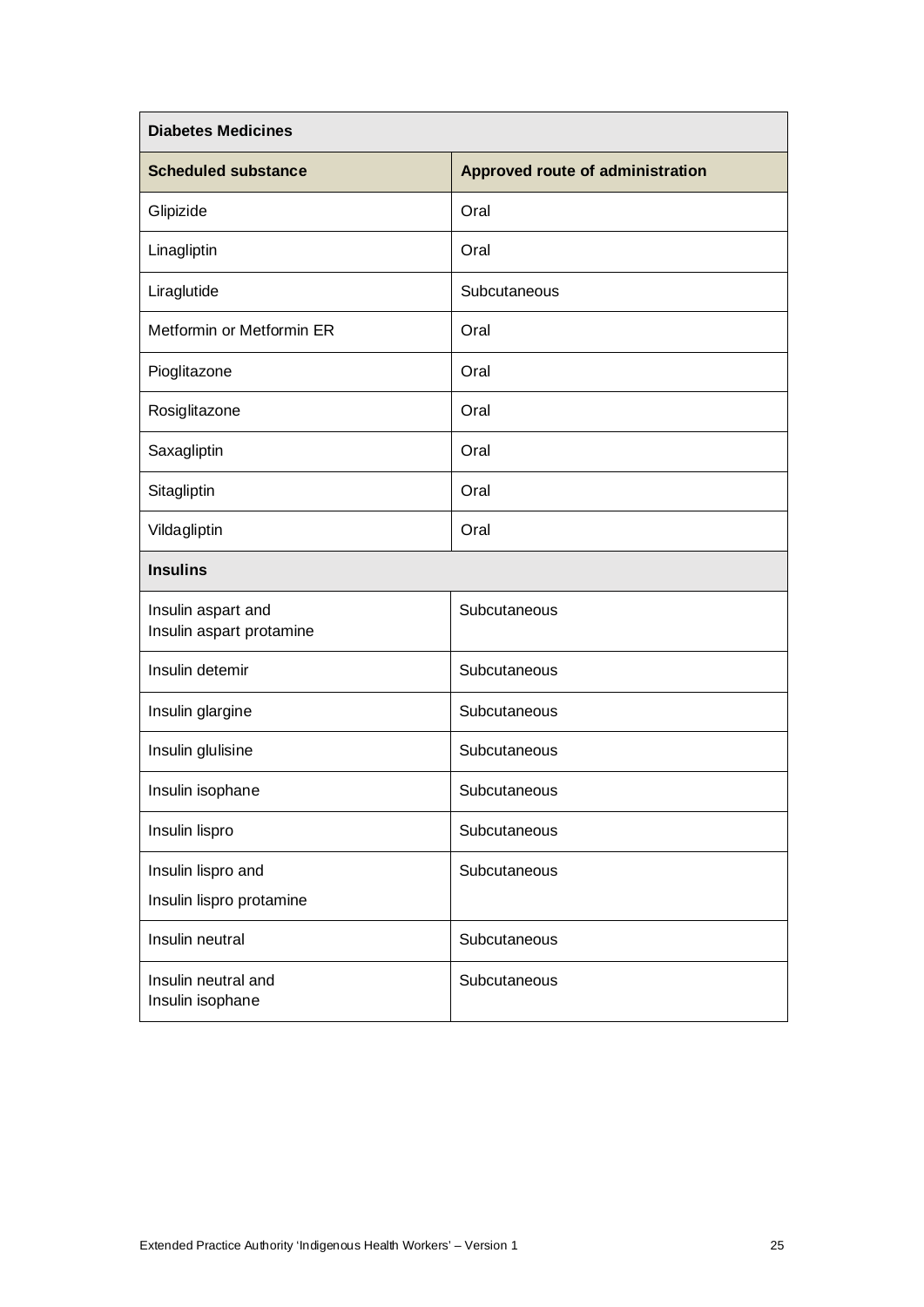| <b>Respiratory Medicines (Chronic)</b> |                                  |  |
|----------------------------------------|----------------------------------|--|
| <b>Scheduled substance</b>             | Approved route of administration |  |
| Aclidinium                             | Inhalation                       |  |
| Beclometasone                          | Inhalation                       |  |
| <b>Budesonide</b>                      | Inhalation                       |  |
| Budesonide / formoterol (eformoterol)  | Inhalation                       |  |
| Ciclesonide                            | Inhalation                       |  |
| Cromoglycate                           | Inhalation                       |  |
| Formoterol (eformoterol)               | Inhalation                       |  |
| Fluticasone / salmeterol               | Inhalation                       |  |
| Fluticasone                            | Inhalation                       |  |
| Fluticasone / vilanterol               | Inhalation                       |  |
| Glycopyrronium                         | Inhalation                       |  |
| Indacaterol                            | Inhalation                       |  |
| Indacaterol / glycopyrronium           | Inhalation                       |  |
| Ipratropium bromide (nebulised)        | Inhalation                       |  |
| Montelukast                            | Oral                             |  |
| Nedocromil                             | Inhalation                       |  |
| Prednisolone                           | Oral                             |  |
| Salbutamol                             | Inhalation                       |  |
| Salmeterol                             | Inhalation                       |  |
| Terbutaline                            | Inhalation                       |  |
| Theophylline                           | Oral                             |  |
| Tiotropium bromide                     | Inhalation                       |  |
| Umeclidinium                           | Inhalation                       |  |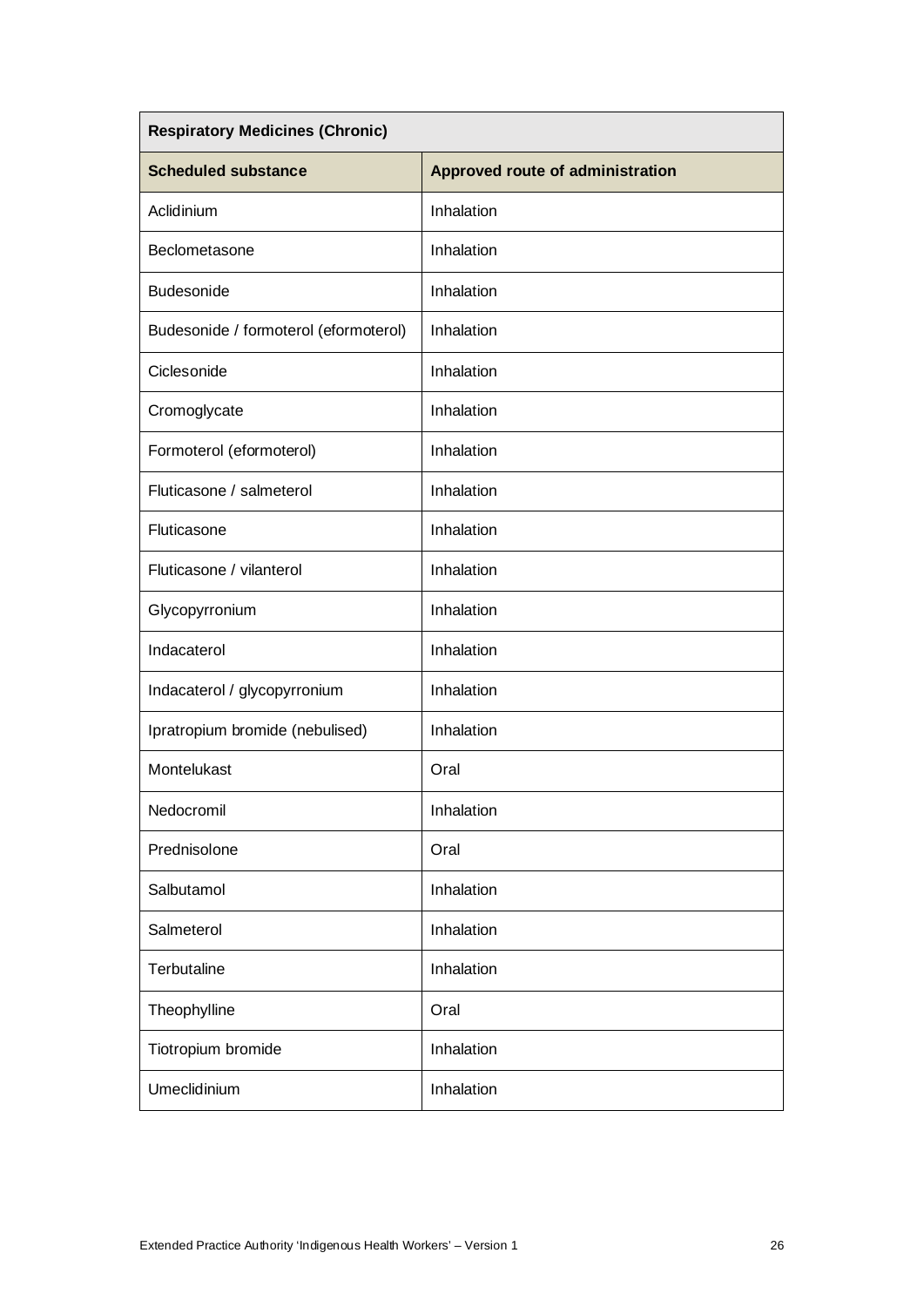| Antibiotics / Antivirals / Antifungals / Anti-infectives |                                            |                                                                       |
|----------------------------------------------------------|--------------------------------------------|-----------------------------------------------------------------------|
| <b>Scheduled Substances</b>                              | <b>Approved route of</b><br>administration | <b>Restrictions/Conditions</b>                                        |
| Azithromycin                                             | Oral                                       |                                                                       |
| <b>Benzathine Penicillin</b><br>(Bicillin LA)            | Intramuscular                              | Administer one dose.                                                  |
| Ceftriaxone                                              | Intramuscular                              | Administer reconstituted with<br>lidocaine (lignocaine) 1% injection. |
| Ciprofloxacin                                            | Oral                                       | Single dose only.                                                     |
| Clindamycin                                              | Intravaginal                               |                                                                       |
| Clotrimazole                                             | Intravaginal                               |                                                                       |
| Clotrimazole                                             | <b>Topical</b>                             |                                                                       |
| Doxycycline                                              | Oral                                       |                                                                       |
| Miconazole                                               | Vaginal/Topical/Oral                       |                                                                       |
| Metronidazole                                            | Oral                                       |                                                                       |
| Valaciclovir                                             | Oral                                       |                                                                       |

## **Appendix 4. Sexual health authorisation medicines**

| Antidotes, Adrenaline and other Reversal Agents<br>(Agents to treat adverse effects) |                                            |                                                                                             |
|--------------------------------------------------------------------------------------|--------------------------------------------|---------------------------------------------------------------------------------------------|
| <b>Scheduled substance</b>                                                           | <b>Approved route</b><br>of administration | <b>Restrictions/Conditions</b>                                                              |
| Adrenaline (epinephrine)*                                                            | Intramuscular                              | Administer up to two doses then<br>contact a medical practitioner or<br>nurse practitioner. |

| <b>Dermatologic Preparations</b> |                                            |                                |
|----------------------------------|--------------------------------------------|--------------------------------|
| <b>Scheduled substance</b>       | <b>Approved route</b><br>of administration | <b>Restrictions/Conditions</b> |
| Podophyllotoxin                  | Topical                                    | A maximum of 6 weeks supply.   |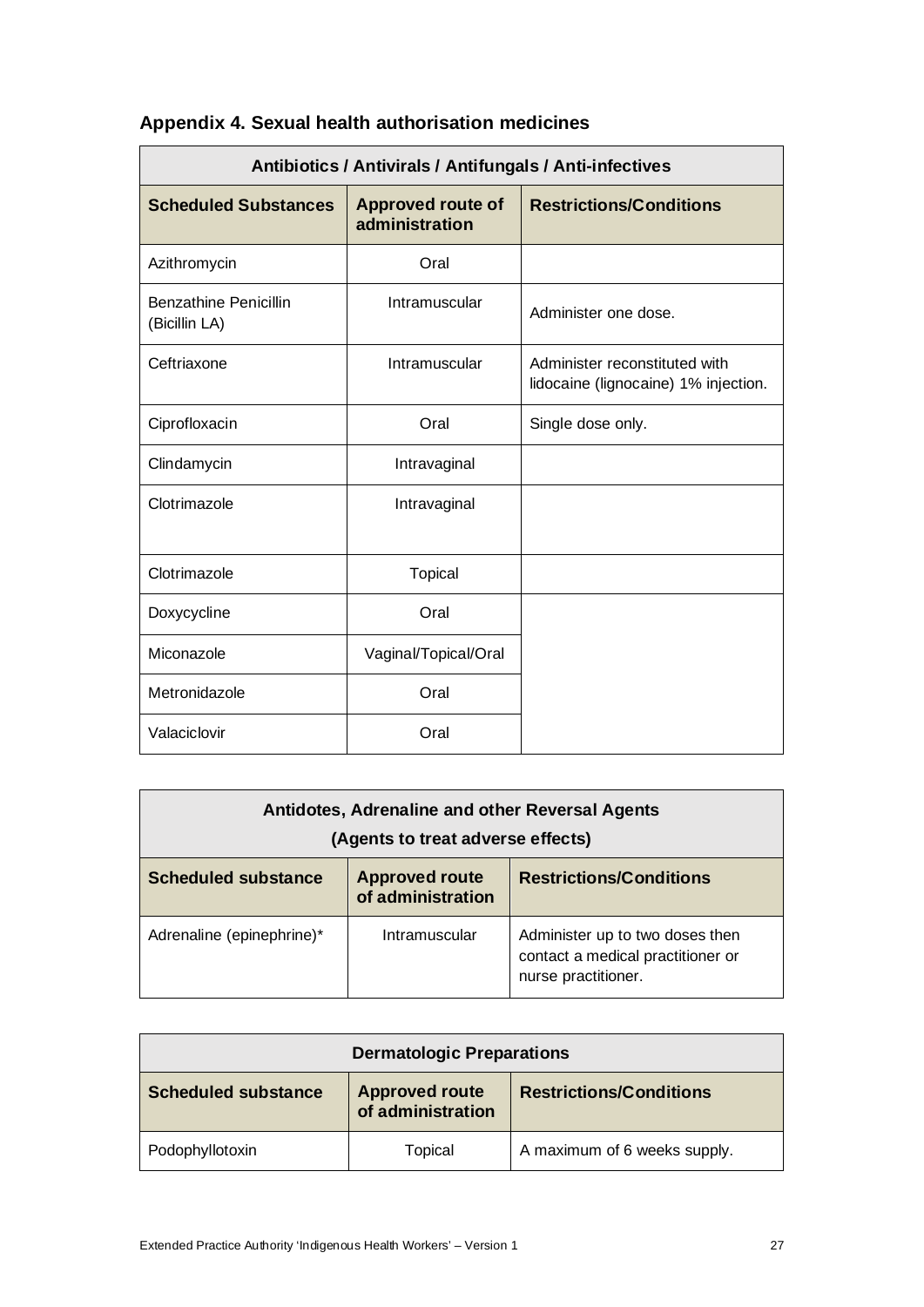| Local anaesthetic          |                                                                                  |                                |
|----------------------------|----------------------------------------------------------------------------------|--------------------------------|
| <b>Scheduled substance</b> | <b>Approved route</b><br>of administration                                       | <b>Restrictions/Conditions</b> |
| Lidocaine (lignocaine) 1%  | Local infiltration or<br>mixed with<br>Ceftriaxone<br>intramuscular<br>injection |                                |

### **Oral Contraceptives**

*Hormonal contraception is not initiated by an indigenous health worker. Can only be supplied if less than 12 months since the last medical consultation and there is a current prescription*

| <b>Scheduled substance</b>                                      | <b>Approved route</b><br>of administration | <b>Restrictions/Conditions</b>                           |
|-----------------------------------------------------------------|--------------------------------------------|----------------------------------------------------------|
| Ethinylestradiol 35 microgram /<br>cyproterone acetate 2 mg     | Oral                                       |                                                          |
| Ethinylestradiol 30 microgram /<br>desogestrel 150 microgram    | Oral                                       |                                                          |
| Ethinylestradiol 30 microgram /<br>dienogest 2 mg               | Oral                                       |                                                          |
| Ethinylestradiol 20 microgram /<br>drospirenone 3 mg            | Oral                                       |                                                          |
| Ethinylestradiol 30 microgram /<br>drospirenone 3 mg            | Oral                                       |                                                          |
| Ethinylestradiol 30 microgram /<br>gestodene 75 microgram       | Oral                                       | Maximum supply at any one<br>time not to exceed 4 months |
| Ethinylestradiol 20 microgram /<br>levonorgestrel 100 microgram | Oral                                       |                                                          |
| Ethinylestradiol 30 microgram /<br>levonorgestrel 50 microgram  | Oral                                       |                                                          |
| Ethinylestradiol 30 microgram /<br>levonorgestrel 125 microgram | Oral                                       |                                                          |
| Ethinylestradiol 30 microgram /<br>levonorgestrel 150 microgram | Oral                                       |                                                          |
| Ethinylestradiol 40 microgram /<br>levonorgestrel 75 microgram  | Oral                                       |                                                          |